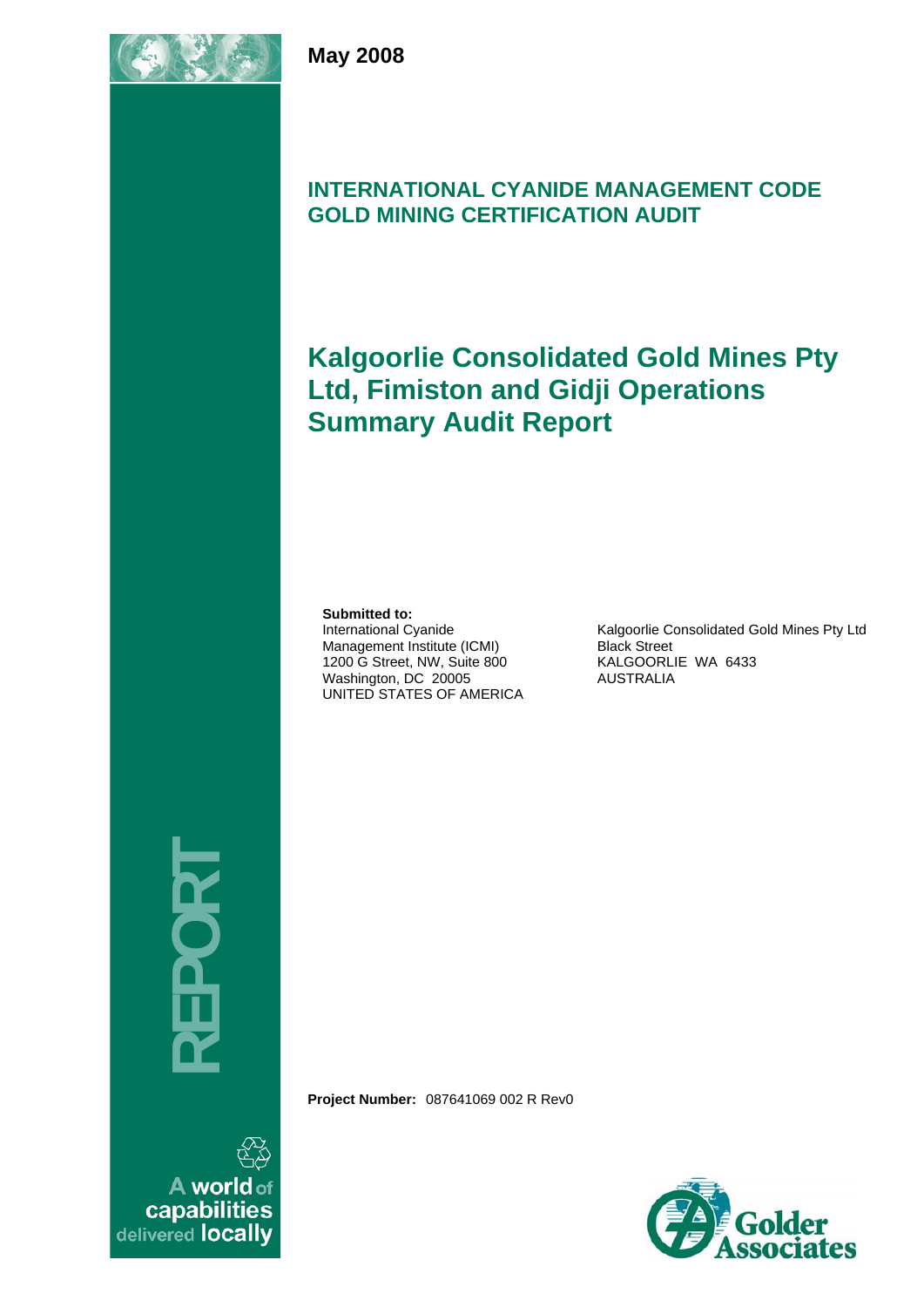| Date        | <b>Revision</b>  | Format     | <b>Company</b> | <b>Name</b>    | <b>Copies</b> |
|-------------|------------------|------------|----------------|----------------|---------------|
| 23 May 2008 | Draft Rev 0      | Electronic | <b>KCGM</b>    | Alan Fearon    |               |
| 26 May 2008 | Rev <sub>0</sub> | Electronic | <b>ICMI</b>    | Norm Greenwald |               |
|             |                  |            |                |                |               |
|             |                  |            |                |                |               |

### **RECORD OF ISSUE**

 $R.A.L$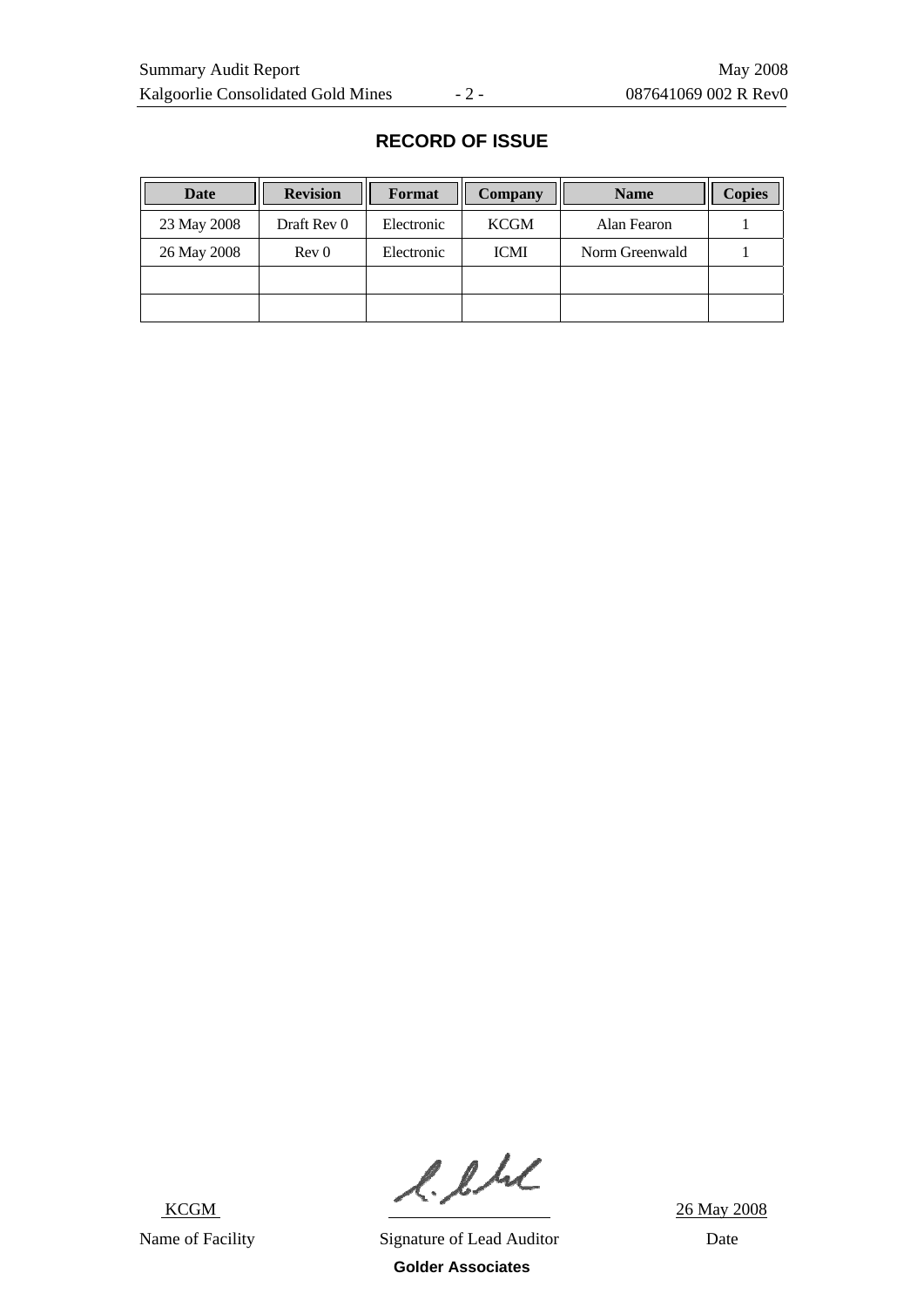#### **SUMMARY AUDIT REPORT FOR GOLD MINING OPERATIONS**

| <b>Name of Mine:</b>                | Kalgoorlie Consolidated Gold Mines           |
|-------------------------------------|----------------------------------------------|
| <b>Name of Mine Owner:</b>          | Kalgoorlie Consolidated Gold Mines Pty Ltd   |
| <b>Name of Mine Operator:</b>       | Kalgoorlie Consolidated Gold Mines Pty Ltd   |
| <b>Name of Responsible Manager:</b> | Alan Fearon, Manger Mineral Processing       |
| <b>Address:</b>                     | Black Street, Private Mail Bag 27 Kalgoorlie |
| <b>State/Province:</b>              | Western Australia 6433                       |
| Country:                            | Australia                                    |
| <b>Telephone:</b>                   | $+61890221400$                               |
| <b>Fax:</b>                         | $+61890221411$                               |
| E-Mail:                             | afearon@kalgold.com.au                       |

#### **Location Detail and Description of Operation:**

KCGM manages the Fimiston Open Pit (the Super Pit), Mt Charlotte Underground Mine, Fimiston Mill and Gidji Roaster (Gidji) for Newmont Australia Limited and Barrick Gold of Australia Ltd, who both own a 50% stake in KCGM.

The Fimiston Plant was commissioned mid way through 1989 and processes ore from primarily two different sources, sulphide refractory ore from the Super Pit, and underground sulphide ore from the Mt Charlotte underground mine. The Mt Charlotte Ore is free-milling but is processed with the sulphide refractory ore.

The sulphide refractory ore contains gold that cannot be readily recovered by leach/adsorption. The slurry produced by milling this ore is first treated by flotation to produce a sulphide concentrate, which is then roasted to convert the sulphide to oxide and expose the gold so that leaching can occur.

After the slurry is treated in the flotation circuits at the Fimiston Plant to produce a sulphide concentrate, the concentrate is washed and dewatered before being trucked to Gidji for roasting. At Gidji, it is repulped by mixing it with water and then fed to the roasters.

During roasting the concentrate, slurry is mixed with air and subjected to very high temperatures. This converts the sulphides to produce the roaster product known as calcine, from which, the gold can be leached in the leach/adsorption circuit. The loaded carbon from this circuit is then transported to the Fimiston Plant elution circuit where it is stripped and the gold is recovered by electrowinning.

 $l.l.l.l$ <br> $26$  May 2008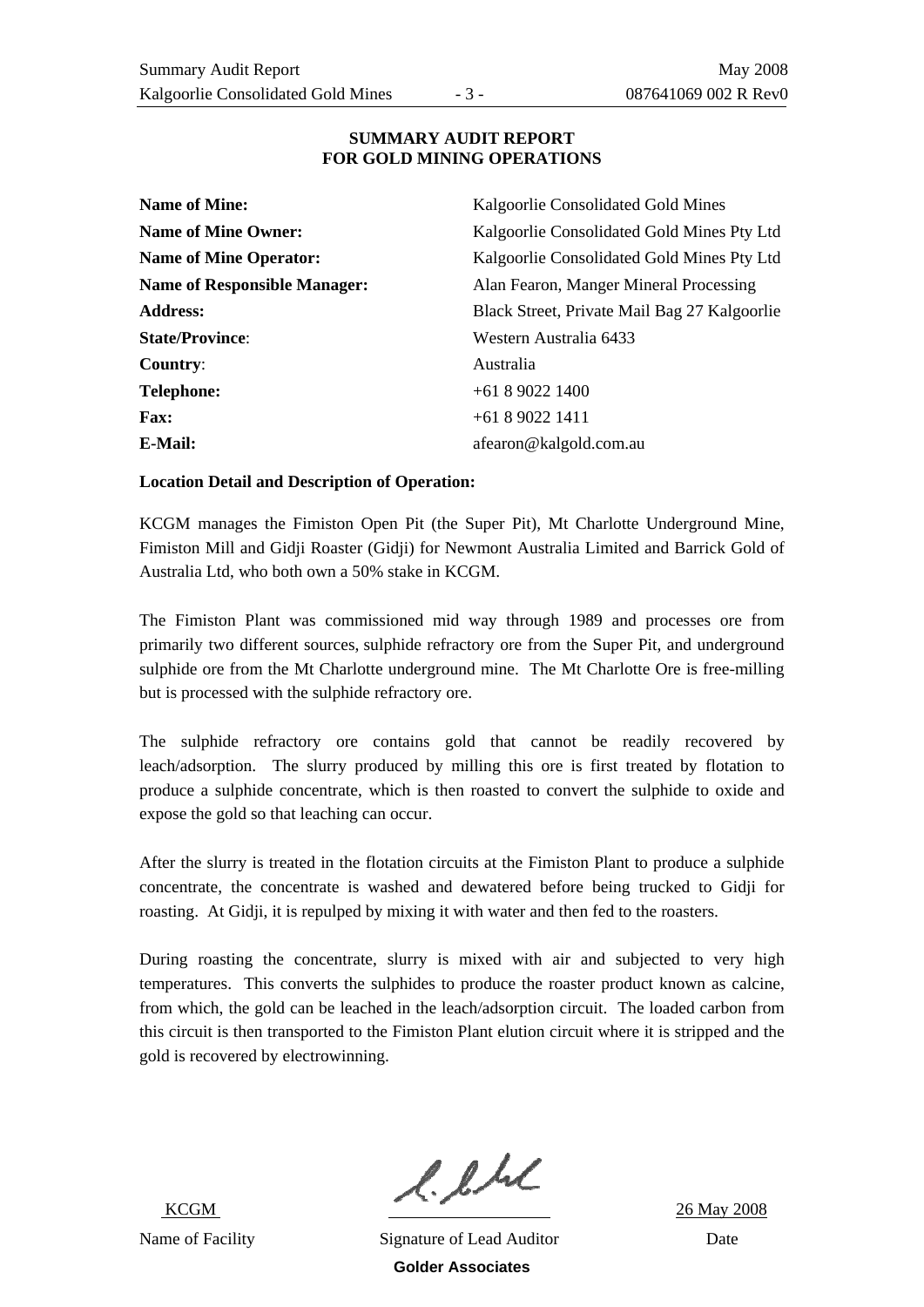The budgeted Fimiston Plant throughput rate is 12 Mtpa of ore; of this, the Fimiston grinding circuit is budgeted to process 10 Mtpa, and the Mt Charlotte grinding circuit 2.0 Mtpa. The total budgeted gold production at the Fimiston Plant is 650,000 ounces per annum.

Cyanide is utilised at both the Fimiston and Gidji sites.

 $R.A.L.$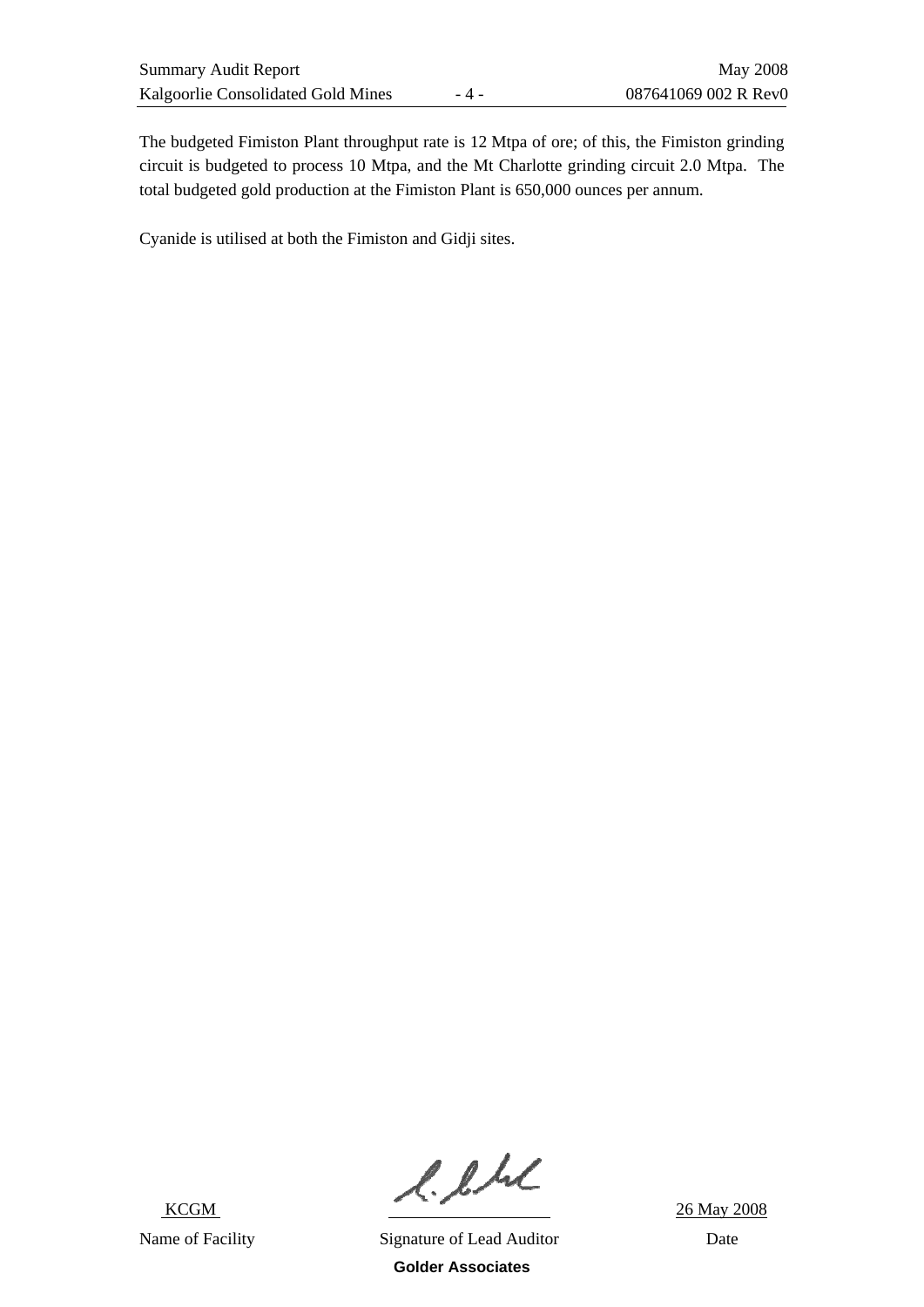#### **SUMMARY AUDIT REPORT AUDITORS FINDINGS**

KCGM is:

 $\boxtimes$  in full compliance with

□ in substantial compliance with **Cyanide Management** 

 **The International Code** 

 $\Box$  not in compliance with

| <b>Audit Company:</b>     | Golder Associates                          |
|---------------------------|--------------------------------------------|
| <b>Audit Team Leader:</b> | Edward Clerk, CEnvP (112), RABQSA (020778) |
| <b>Email:</b>             | eclerk@golder.com.au                       |

### **Name and signatures of other auditors:**

| <b>Name</b>         | <b>Position</b>                                       | <b>Signature</b> | Date        |
|---------------------|-------------------------------------------------------|------------------|-------------|
| <b>Edward Clerk</b> | Auditor<br>and<br>Lead<br><b>Technical Specialist</b> | l. l.hl          | 26 May 2008 |
| Mark Latham         | Auditor                                               |                  | 26 May 2008 |
| Peter Willcocks     | Technical<br>Specialist<br>(independent)              | Killillochs      | 26 May 2008 |

### **Dates of Audit:**

The audit and reporting was undertaken between March and May 2008. The field component of the audit for Fimiston and Gidji was undertaken over 21 person-days between 3 April 2008 and 26 April 2008.

I attest that I meet the criteria for knowledge, experience and conflict of interest for Code Verification Audit Team Leader, established by the International Cyanide Management Institute and that all members of the audit team meet the applicable criteria established by the International Cyanide Management Institute for Code Verification Auditors.

I attest that this Summary Audit Report accurately describes the findings of the verification audit. I further attest that the verification audit was conducted in a professional manner in accordance with the International Cyanide Management Code's *Gold Mining Operations* 

 KCGM Name of Facility Signature of Lead Auditor Date

 $2.6 M/L$  26 May 2008

**Golder Associates**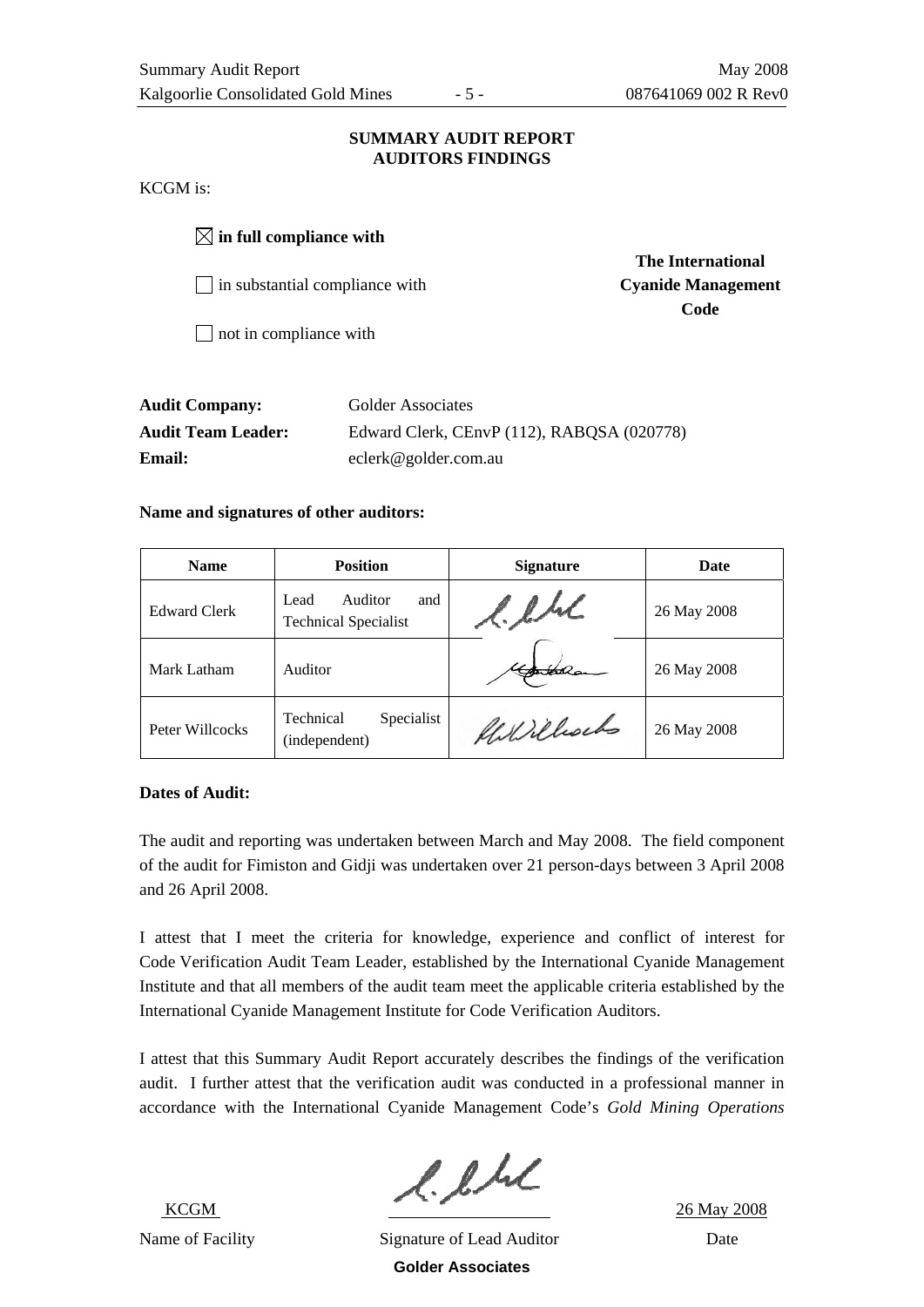$-6-$ 

Verification Protocol and using standard and accepted practices for health, safety and environmental audits.

**KCGM Name of Facility** 

**Signature of Lead Auditor** 

26 May 2008 **Date** 

Signed as west like 26 May 2008 **IAN BARRIE MURIE** 16 Emerald Terrace West Perth Western Australia General Public Notary

**KCGM** Name of Facility

l. l.hl

Signature of Lead Auditor **Golder Associates** 

26 May 2008 Date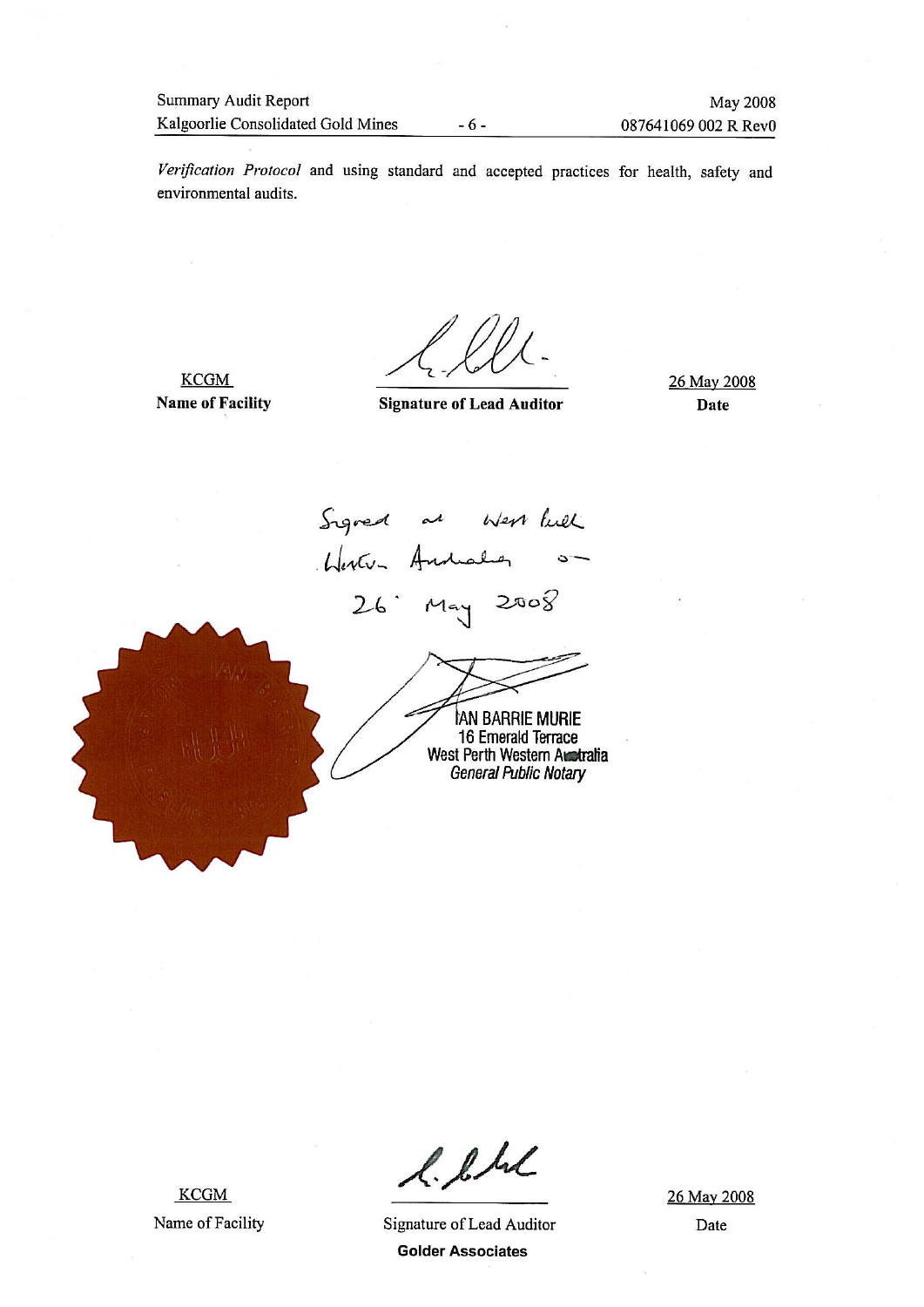### **Principle 1 – Production:**

### **Encourage Responsible Cyanide Manufacturing by Purchasing from Manufacturers that Operate in a Safe and Environmentally Protective Manner**

**Standard of Practice 1.1:** *Purchase cyanide from manufacturers employing appropriate practices and procedures to limit exposure of their workforce to cyanide, and to prevent releases of cyanide to the environment.* 

|                  | $\boxtimes$ in full compliance with   |                                 |
|------------------|---------------------------------------|---------------------------------|
| The operation is | $\Box$ in substantial compliance with | <b>Standard of Practice 1.1</b> |
|                  | $\Box$ not in compliance with         |                                 |

*Summarise the basis for this Finding/Deficiencies Identified:* 

KCGM is in FULL COMPLIANCE with Standard of Practice 1.1, requiring the operation purchase cyanide from manufacturers employing appropriate practices and procedures to limit exposure of their workforce to cyanide and to prevent releases of cyanide to the environment.

Both KCGM's Fimiston and Gidji operations purchase all their sodium cyanide requirements from AGR under a Sodium Cyanide Supply Agreement (Agreement). The Agreement requires cyanide to be produced at a facility that has been certified as complying with the Code. AGR, the cyanide producer, was certified as compliant under the Code on 9 October 2007.

 $l.l.l.l.$  26 May 2008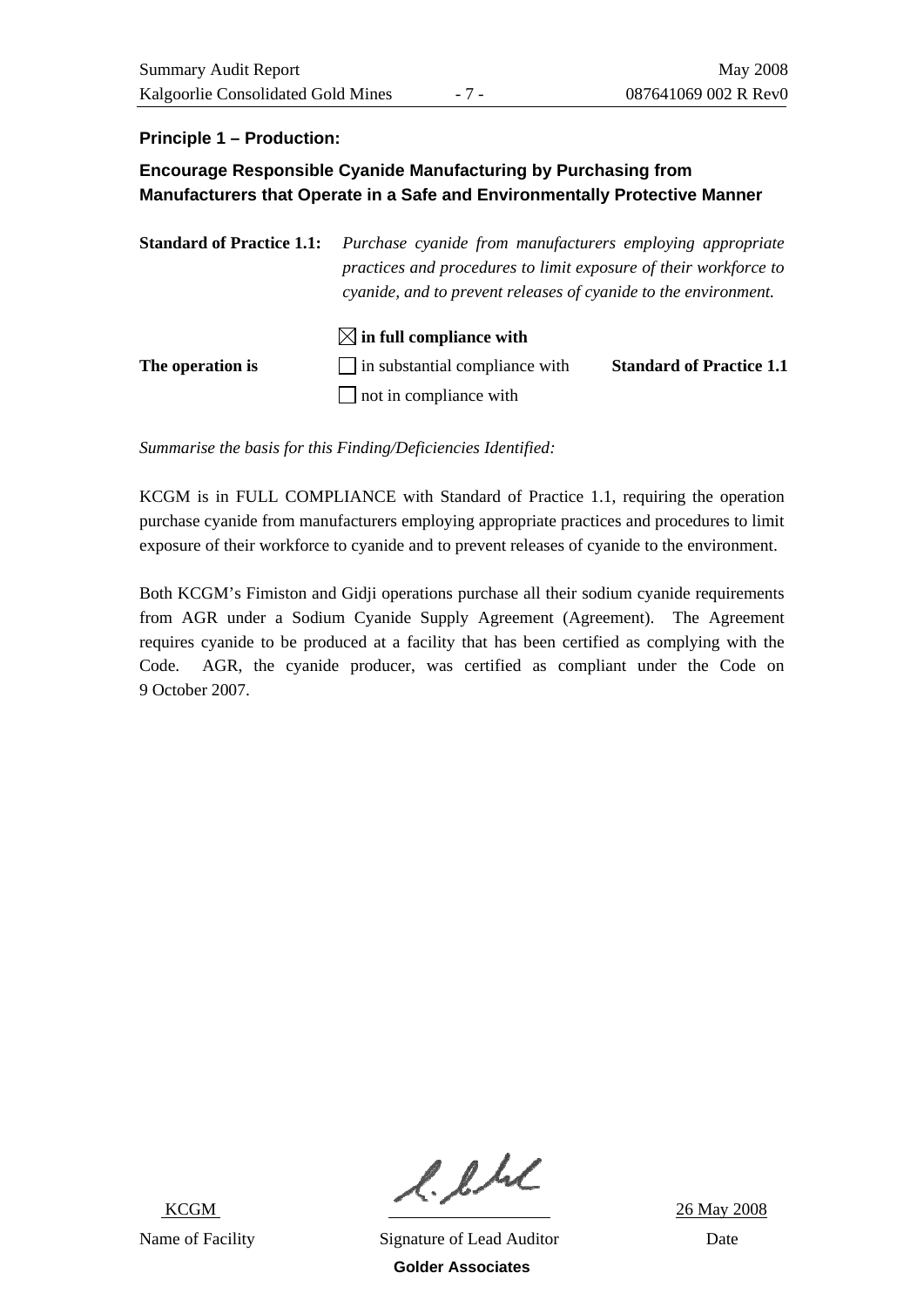### **Principle 2 – Transportation:**

#### **Protect Communities and the environment during cyanide transport**

**Standard of Practice 2.1:** *Establish clear lines of responsibility for safety, security, release prevention, training and emergency response in written agreements with producers, distributors and transporters.* 

|                  | $\boxtimes$ in full compliance with   |                                 |
|------------------|---------------------------------------|---------------------------------|
| The operation is | $\Box$ in substantial compliance with | <b>Standard of Practice 2.1</b> |
|                  | $\Box$ not in compliance with         |                                 |

*Summarise the basis for this Finding/Deficiencies Identified:* 

KCGM is in FULL COMPLIANCE with Standard of Practice 2.1, requiring that the operation establish clear lines of responsibility for safety, security, release prevention, training and emergency response in written agreements with producers, distributors and transporters.

KCGM purchases its sodium cyanide reagent from AGR under an Agreement. The Agreement establishes clear lines of responsibility for safety, security, release prevention, training and emergency response.

The Agreement extends to any subcontractors used by AGR, the cyanide transporter.

AGR was certified as a transporter under the Code on 26 September 2006 following ICMI's acceptance of a report dated 8 September 2006 verifying compliance with a Corrective Action Plan dated 30 June 2006.

 $l.l.l.l$ <br> $26$  May 2008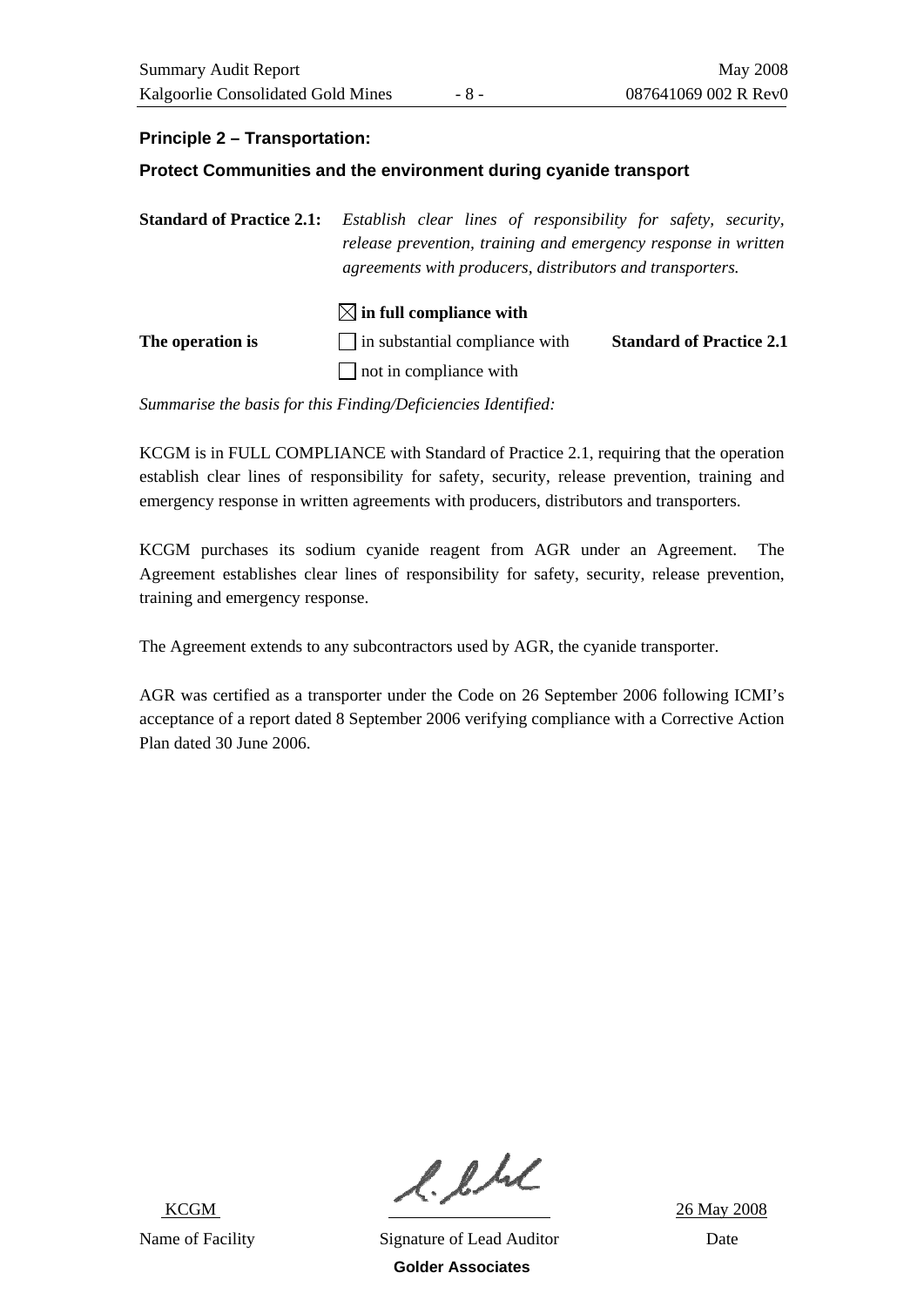| <b>Standard of Practice 2.2.</b> | Require that cyanide transporters implement appropriate<br>emergency response plans and capabilities and employ<br>adequate measures for cyanide management. |                                 |
|----------------------------------|--------------------------------------------------------------------------------------------------------------------------------------------------------------|---------------------------------|
|                                  | $\boxtimes$ in full compliance with                                                                                                                          |                                 |
| The operation is                 | $\Box$ in substantial compliance with                                                                                                                        | <b>Standard of Practice 2.2</b> |
|                                  | $\Box$ not in compliance with                                                                                                                                |                                 |

KCGM is in FULL COMPLIANCE with Standard of Practice 2.2, requiring that cyanide transporters implement appropriate emergency response plans and capabilities and employ adequate measures for cyanide management.

KCGM sources all its sodium cyanide requirements from AGR and has done so for some time. AGR, the cyanide transporter, was certified under the Code on 26 September 2006 following ICMI's acceptance of a report dated 8 September 2006 verifying compliance with a Corrective Action Plan dated 30 June 2006.

 $l.l.l.l$ <br> $26$  May 2008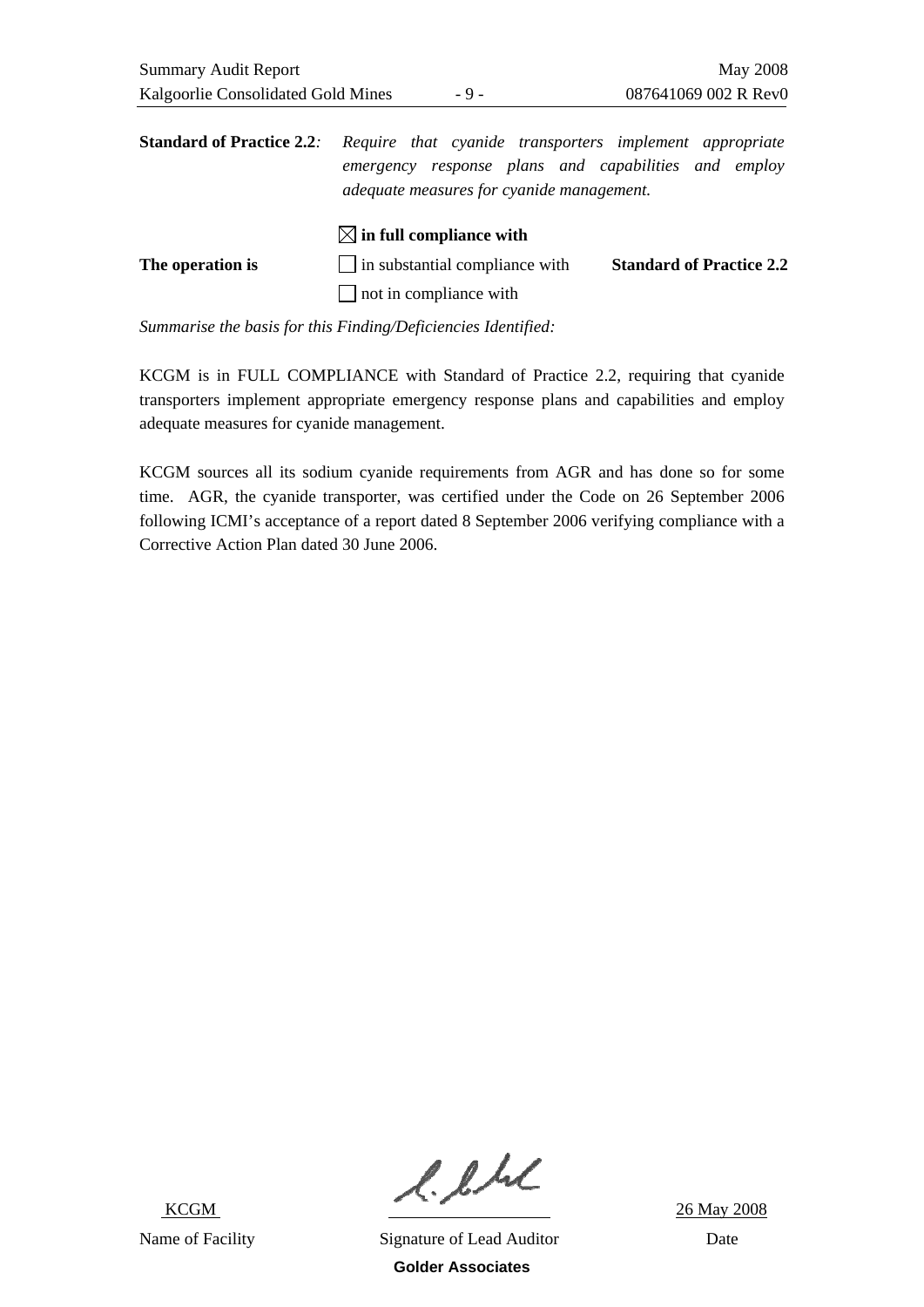### **Principle 3 – Handling and Storage**

**Design and Construct Unloading, Storage and Mixing Facilities Consistent with Sound, Accepted Engineering Practices, Quality Control/Quality Assurance Procedures, Spill Prevention and Spill Containment Measures** 

**Standard of Practice 3.1:** *Design and construct unloading, storage and mixing facilities consistent with sound, accepted engineering practices, quality control/quality assurance procedures, spill prevention and spill containment measures.*

### $\boxtimes$  in full compliance with

| The operation is | $\Box$ in substantial compliance with | <b>Standard of Practice 3.1</b> |
|------------------|---------------------------------------|---------------------------------|
|                  | $\Box$ not in compliance with         |                                 |

*Summarise the basis for this Finding/Deficiencies Identified:* 

KCGM is in FULL COMPLIANCE with Handling and Storage Practice 3.1, requiring that cyanide handling and storage facilities are designed and constructed consistent with sound, accepted engineering practices, quality assurance/quality control (QA/QC) procedures, spill prevention and spill containment measures.

Facilities for unloading and storing liquid cyanide at both Fimiston and Gidji have been designed and constructed with input from the cyanide producer, adopting accepted engineering practices and satisfying applicable regulatory requirements. At both locations, the unloading and storage areas are located at significant distances away from surface waters and from residential areas. Reagent cyanide is unloaded on concrete surfaces that are configured to drain any spillage into secondary containments from which it can be recovered. The four horizontal bullet storage tanks at Gidji are installed within a concrete bund whilst the vertical tank at Fimiston is founded on a concrete ring beam, which has a double layer of HDPE spanning the bund floor and the footprint of the tank within the concrete wall of the bund.

Both the Fimiston and Gidji storage areas are in dedicated, locked compounds located within the respective operational areas, which are in turn secured from public access. The cyanide storage areas are separate from incompatible dangerous goods including oxidisers and explosives. The vents on the storage tanks and unloading pipework are configured to ensure that HCN released from the facilities is readily dispersed in the open atmosphere away from locations where workers may be present.

 $l.l.l.l$ <br> $26$  May 2008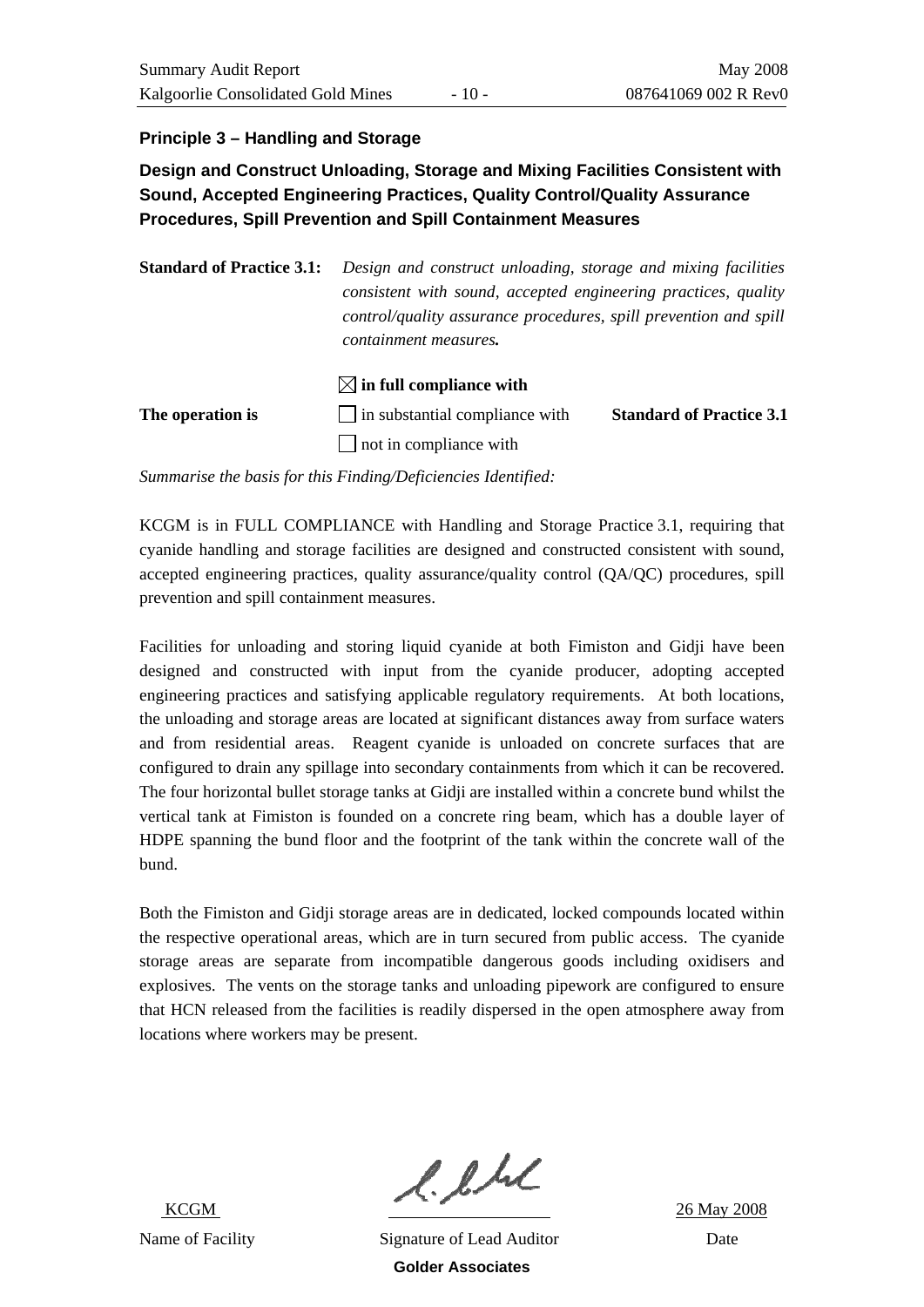| <b>Standard of Practice 3.2.</b> | Operate unloading, storage and mixing facilities using                                                                                      |                                 |
|----------------------------------|---------------------------------------------------------------------------------------------------------------------------------------------|---------------------------------|
|                                  | inspections, preventive maintenance and contingency plans to<br>prevent or contain releases and control and respond to worker<br>exposures. |                                 |
|                                  | $\bowtie$ in full compliance with                                                                                                           |                                 |
| The operation is                 | $\Box$ in substantial compliance with                                                                                                       | <b>Standard of Practice 3.2</b> |

 $\Box$  not in compliance with

*Summarise the basis for this Finding/Deficiencies Identified:* 

KCGM is in FULL COMPLIANCE with Handling and Storage Practice 3.2 requiring that cyanide handling and storage facilities are operated using inspections, preventive maintenance and contingency plans to prevent or contain releases and control and respond to worker exposures.

All reagent strength cyanide for Fimiston and Gidji is delivered in liquid form, stored in two separate facilities and dosed directly into the circuit via the ring mains. The Fimiston and Gidji facilities are configured differently due to having been built at different locations and at different times. Appropriate standard operating procedures, operator training and practices have been developed and implemented to manage cyanide unloading and clean-up activities effectively and safely at each facility.

An Observer is in attendance during unloading at both sites and the procedures provide for correct PPE to be used by the driver during unloading.

Standard operating procedures and operator training are effective in managing unloading practices. The Sodium Cyanide Supply Agreement contributes effectively to preventive maintenance practices, with a representative of AGR undertaking periodic inspections of the facilities and reporting to KCGM in writing on opportunities for improvement.

 $l.l.l.l$ <br> $26$  May 2008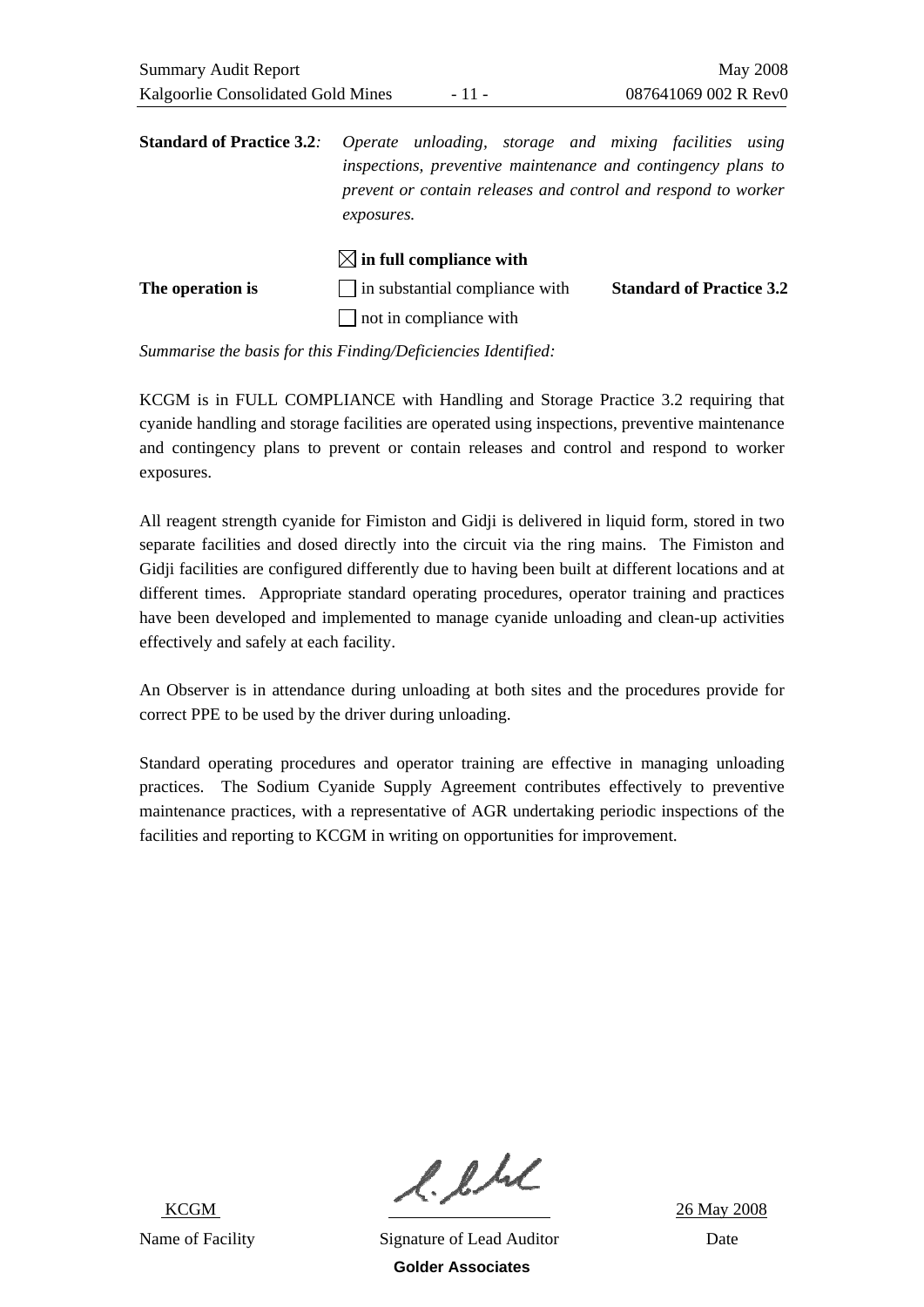#### **Principle 4 – Operations**

### **Manage Cyanide Process Solutions and Waste Streams to Protect Human Health and the Environment**

**Standard of Practice 4.1:** *Implement management and operating systems designed to protect human health and the environment including contingency planning and inspection and preventive maintenance procedures.* 

### $\boxtimes$  in full compliance with

**The operation is**  $\Box$  in substantial compliance with **Standard of Practice 4.1**  $\Box$  not in compliance with

*Summarise the basis for this Finding/Deficiencies Identified:* 

KCGM is in FULL-COMPLIANCE with Standard of Practice 4.1, requiring that the operation implement management and operating systems designed to protect human health and the environment including contingency planning and inspection and preventive maintenance procedures.

KCGM runs several database systems to manage access to procedures, training materials, checksheets, logsheets for processing (Babelfish), maintenance (EMPAC), and HSE management (SECRIS including KRMA). The systems document the operation of the mineral processing and tailings storage facilities including cyanide unloading and storage, carbon-in-leach (applicable to both Fimiston and Gidji) and the peroxide cyanide destruction facility at Fimiston 2 Tails Dam, for the return of decant water from the TSFs (Fimiston only). Within these information systems there are documents that cover the requirements to operate the facilities in ways that manage the risk of cyanide exposures and releases under normal and abnormal conditions. Key design assumptions and regulatory requirements are mostly documented in training materials and the importance of those points is reinforced, where appropriate, by their inclusion as inspection points on checklists.

KRMA is a system of databases that enable the workflow of procedures such as change management and corrective actions from operational inspections (MAP) to be administered. EMPAC is the system used by KCGM to schedule, document and record preventive maintenance and repair activities. These systems provide sophisticated means of tracking work done, persons involved, dates, work records and outstanding work, whether planned to routine or initiated in response to issues identified.

Although there is backup power available at Gidji, KCGM is of the view that there are no processing scenarios that will lead to cyanide releases or exposures in the event of power failure.

 $l.l.l.l.$ <br> $k_{\text{CGM}}$  26 May 2008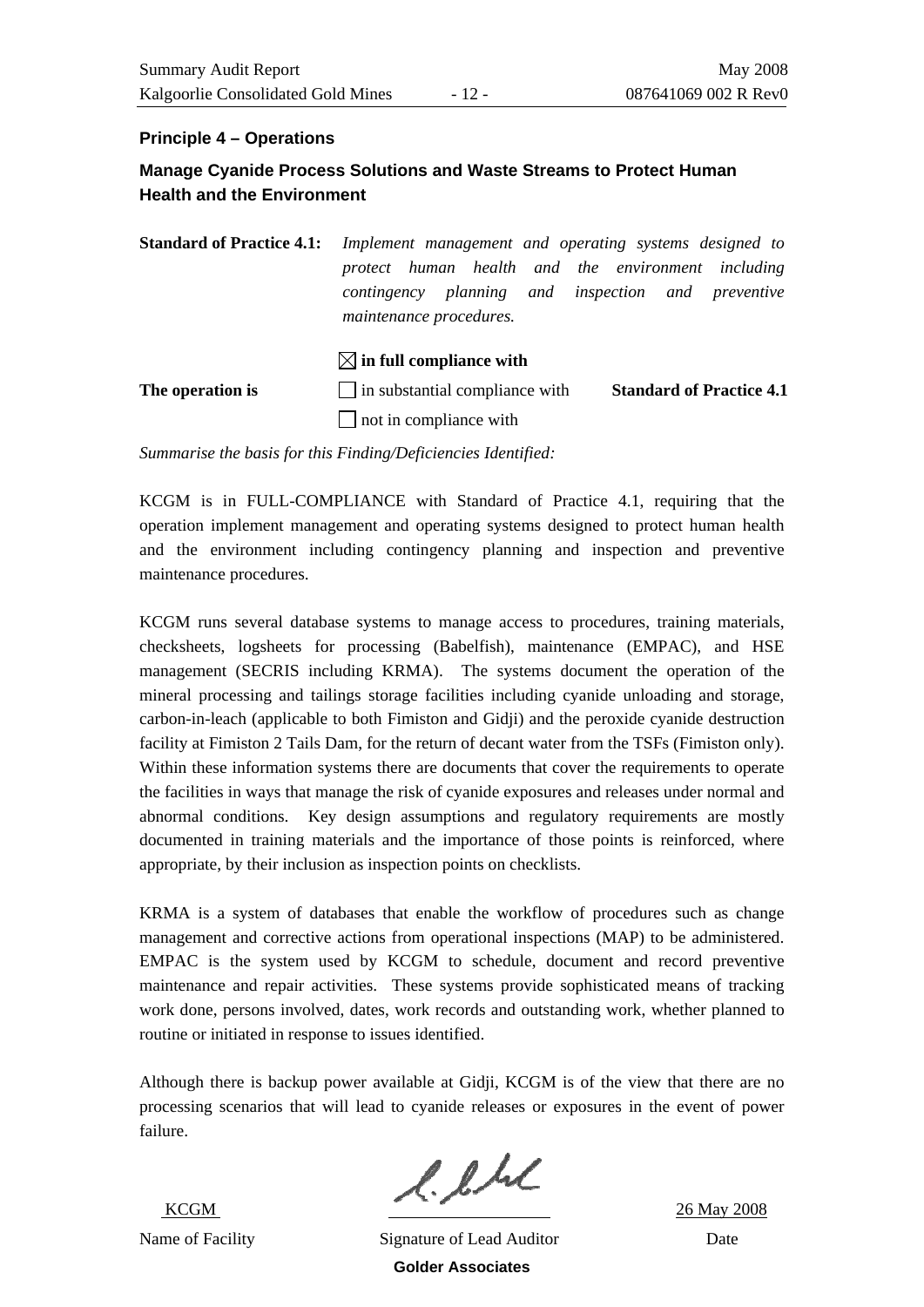KCGM has developed documentation (including training materials, work procedures and inspection checklists) to reflect a Code-compliant definition of "Cyanide Facilities" as including equipment containing cyanide solutions stronger that 0.5 mg/L WAD cyanide and for all such equipment to be subject to planned inspections.

**Standard of Practice 4.2:** *Introduce management and operating systems to minimise cyanide use, thereby limiting concentrations of cyanide in mill tailings.* 

|                  | $\boxtimes$ in full compliance with   |                                 |
|------------------|---------------------------------------|---------------------------------|
| The operation is | $\Box$ in substantial compliance with | <b>Standard of Practice 4.2</b> |
|                  | $\Box$ not in compliance with         |                                 |

*Summarise the basis for this Finding/Deficiencies Identified:* 

KCGM is in FULL COMPLIANCE with Standard of Practice 4.2, requiring that the operation limit the use of cyanide to that optimal for economic recovery of gold so that the waste tailings material has as low a cyanide concentration as practical.

Significant investigations have been undertaken over many years to develop a body of knowledge regarding the optimal rate of addition of cyanide, to determine the appropriate assays, type and configuration of analytical equipment and points of addition for cyanide.

Cyanide addition rates continue to be optimised by metallurgists at both facilities, with analytical results being maintained and interpreted using spreadsheets. Although the required cyanide concentration could be ordered to be changed at any time, formal weekly and monthly reports are prepared to keep gold extraction performance and cyanide usage in focus. This is especially important at Fimiston, which is upstream in the processing flow and therefore is the first point to be impacted by any changes in ore characteristics. The basis of cyanide addition is less variable at Gidji because the ore processed there has already been processed at Fimiston to separate a stream of material appropriate to the Roaster. The upstream processing produces a stream with less short term variability in chemical characteristics.

There are a total of five leaching trains at KCGM, each with their own strategy for cyanide concentration control. Cyanide concentration is measured using on-line analysers with manual titration as backup. The rate of addition is regulated either by automatic or in the case of back-up by manual positioning of actuated control valves.

 $l.l.l.l$ <br> $26$  May 2008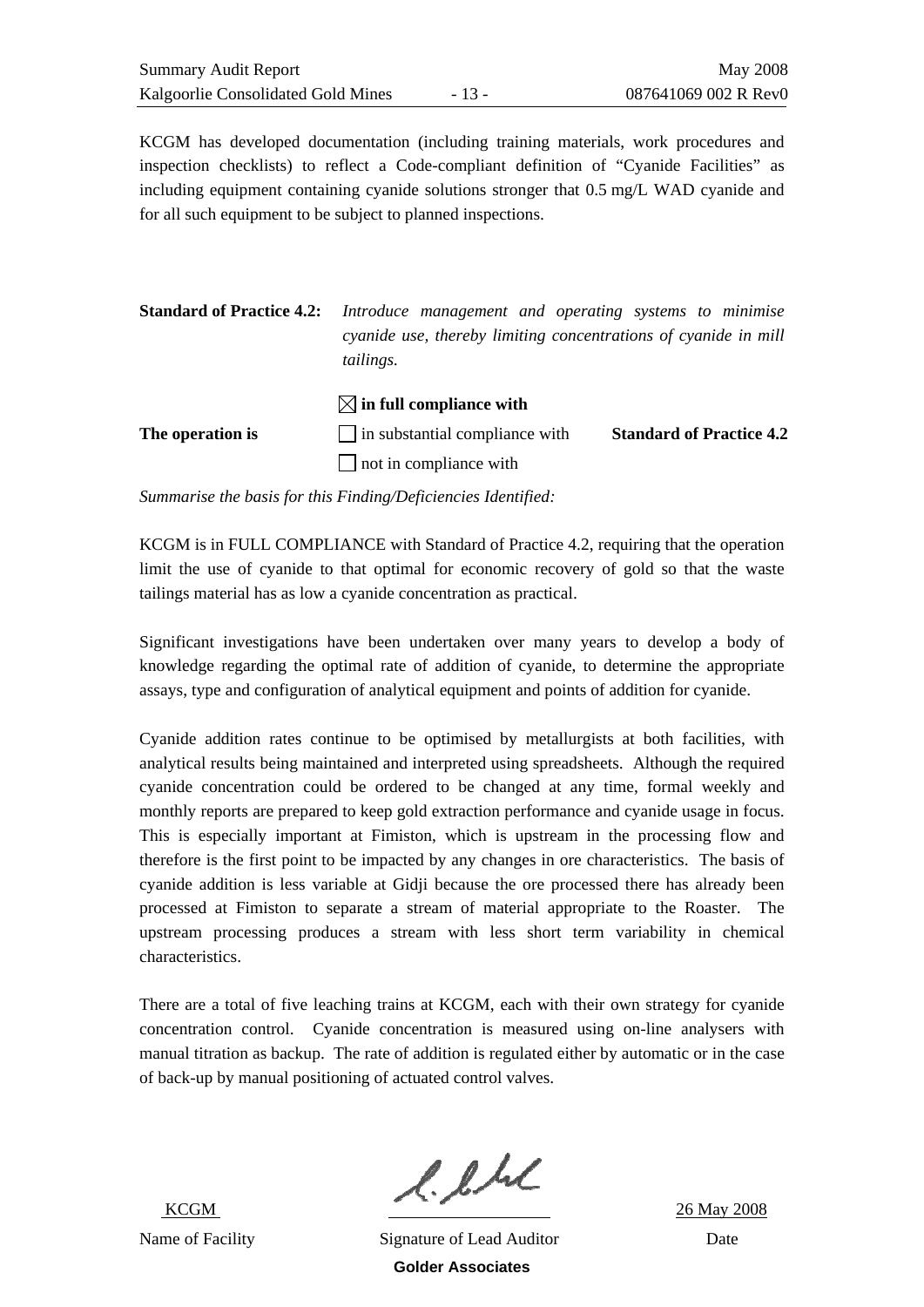| <b>Standard of Practice 4.3:</b> | Implement a comprehensive water management program to |                                 |  |
|----------------------------------|-------------------------------------------------------|---------------------------------|--|
|                                  | protect against unintentional releases.               |                                 |  |
|                                  | $\boxtimes$ in full compliance with                   |                                 |  |
| The operation is                 | $\Box$ in substantial compliance with                 | <b>Standard of Practice 4.3</b> |  |

not in compliance with

*Summarise the basis for this Finding/Deficiencies Identified:* 

KCGM is in FULL COMPLIANCE with Standard of Practice 4.3, requiring the operation to implement a comprehensive water management programme to protect against unintentional releases.

KCGM has developed and implemented comprehensive and probabilistic water balances for its Fimiston and Gidji operations.

The water balances do not address solution application rates specifically as this is assumed to be included in the overall rate of tailings application to the TSF under the scope defined for the model. The model makes allowance for tailings deposition rates as-forecast over the model run period and also makes allowance for evaporation and seepage. Evaporation modelling can be simulated by selecting high, medium and low options. Based on topographical considerations, undiverted rainfall from upgradient areas has been excluded as a consideration of the model.

The model has the capacity to input actual data on power or other outages impacting the availability of pumped systems and this data is taken into account in the simulations.

Existing operating procedures incorporate inspection and monitoring activities to manage the risk of overtopping the TSFs and other impoundments including the decant ponds and process water dams in line with regulatory requirements. In addition to the field inspections, an electronic control system is used to continuously monitor for leak detection on tailings delivery and return water lines as well as level of decant, process and storm water ponds.

TSF and ponds are designed and operated with adequate freeboard above the maximum design storage capacity determined to be necessary from water balance calculations and regulatory requirements. A report is provided every year by an external consultancy stating that the facilities are constructed and operated in accordance with the original design and regulatory requirements.

The Kalgoorlie – Boulder District has a Meteorological Office that collect meteorological data that is used to update the model every six months. KCGM compares results to design assumptions and revises operating practices as necessary.

 $l.l.l.l.$ <br> $k_{\text{CGM}}$  26 May 2008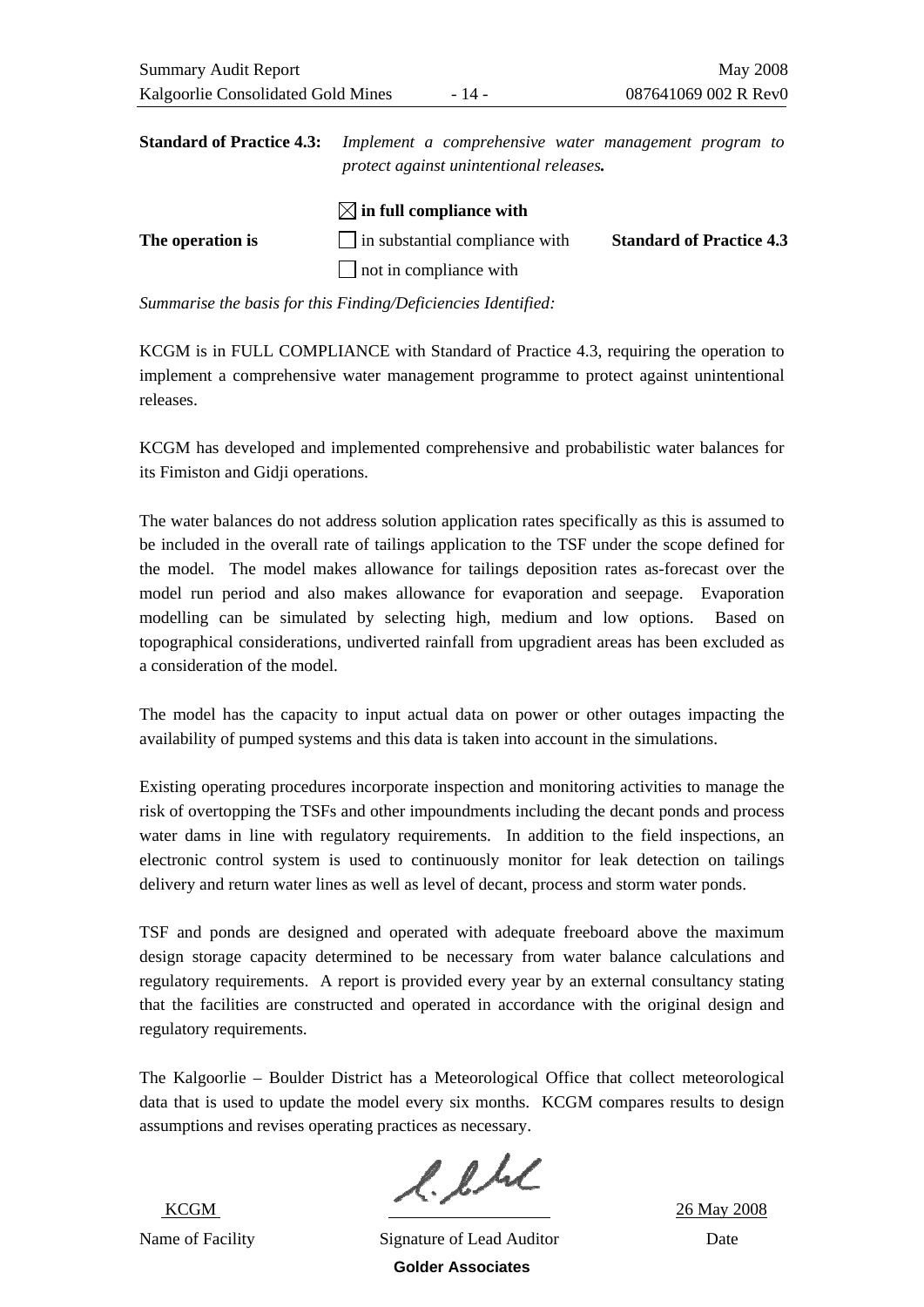| <b>Standard of Practice 4.4:</b> | Implement measures to protect birds, other wildlife and     |                                 |
|----------------------------------|-------------------------------------------------------------|---------------------------------|
|                                  | livestock from adverse effects of cyanide process solutions |                                 |
|                                  | $\boxtimes$ in full compliance with                         |                                 |
| The operation is                 | $\Box$ in substantial compliance with                       | <b>Standard of Practice 4.4</b> |
|                                  | $\Box$ not in compliance with                               |                                 |

KCGM is in FULL-COMPLIANCE with Standard of Practice 4.4, requiring the operation implement measures to protect birds, other wildlife and livestock from adverse effects of cyanide process solutions.

Fimiston has two TSFs, TSF 1 and TSF 2 (Cell A/B, C and D). A cyanide reduction program commenced in December 2006 that targeted a lower cyanide concentration in the Fimiston leach circuits. This program has been successful in maintaining cyanide current levels below the 50 mg/L target in open waters.

Three open water bodies are present at Gidji with WAD cyanide levels greater than 50 mg/L. All water bodies are fully covered with netting to exclude birds from accessing tailings solutions.

At both operations, access by terrestrial animals to open water bodies is prevented by the site's perimeter security fences. All TSF access roads have gates which are kept locked in the closed position.

Cyanide monitoring is conducted to demonstrate that the cyanide concentration in TSFs and solution ponds does not exceed 50 mg/L WAD cyanide.

KCGM have engaged a contractor to undertake daily bird monitoring at the Fimiston TSFs in accordance with a detailed procedure. Monitoring undertaken to date has indicated that maintaining a WAD cyanide concentration of 50 mg/L or less in open water effective in preventing significant wildlife mortality.

At Gidji, open water bodies that consistently record WAD cyanide levels in excess of 50 mg/L are covered with netting to restrict access by fauna (TSF, Decant Pond and Toe Dam). The remaining water bodies (Solar Pond, Saline Water Dam and Seepage Trench) are located within the vicinity of the TSF and are inspected by the Gidji Process Operators as part of the TSF inspection.

In addition to wildlife monitoring, KCGM engaged Donato Environmental Services to investigate the occurrence and behaviour of birds on the Fimiston tailings dam impoundments

 $l.l.l.l.$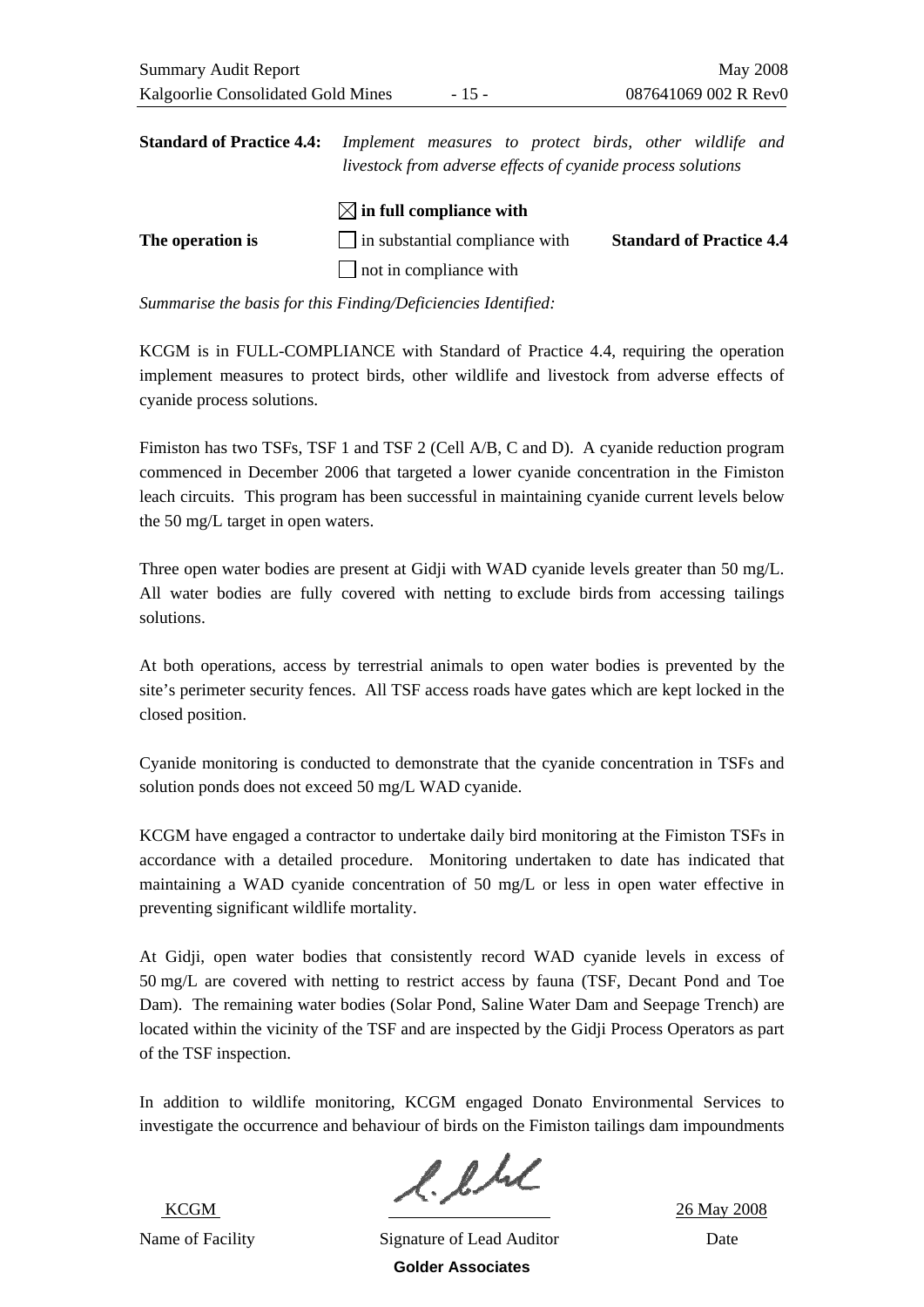with respect to cyanide levels. Three scientific papers were written detailing the findings of the study.

KCGM does not use a heap leach process at either operation.

**Standard of Practice 4.5:** *Implement measures to protect fish and wildlife from direct or indirect discharges of cyanide process solutions to surface water.* 

| The operation is | $\Box$ in substantial compliance with | <b>Standard of Practice 4.5</b> |
|------------------|---------------------------------------|---------------------------------|
|                  | not in compliance with                |                                 |

 **in full compliance with** 

*Summarise the basis for this Finding/Deficiencies Identified:* 

KCGM is in FULL COMPLIANCE with Standard of Practice 4.5, requiring the operation implement measures to protect fish and wildlife from direct or indirect discharges of cyanide process solutions to surface water.

KCGM does not have a direct discharge to surface water.

The nearest surface water body to Fimiston is Hannans Lake, an ephemeral salt lake located approximately six km to the south. The nearest surface water body to Gidji is King of the West Lake, an ephemeral salt lake located approximately 10 km to the north-east.

Groundwater monitoring does not indicate that either operation is indirectly discharging to these surface water bodies.

 $l.l.l.l$ <br> $26$  May 2008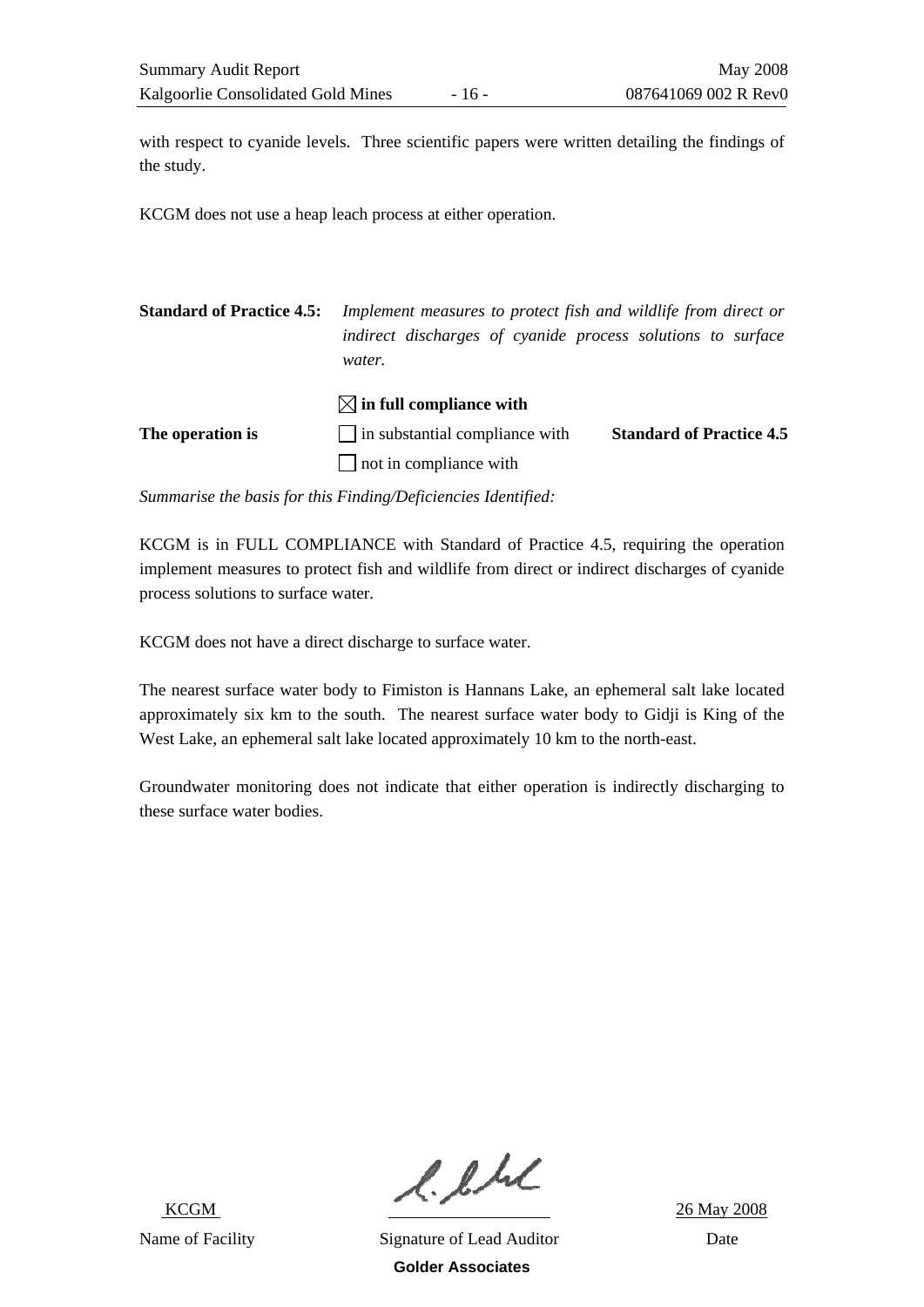|                                              | <b>Summary Audit Report</b> | May 2008             |
|----------------------------------------------|-----------------------------|----------------------|
| Kalgoorlie Consolidated Gold Mines<br>- 17 - |                             | 087641069 002 R Rev0 |

| <b>Standard of Practice 4.6:</b> | Implement measures designed to manage seepage from cyanide<br>facilities to protect the beneficial uses of groundwater. |                                 |
|----------------------------------|-------------------------------------------------------------------------------------------------------------------------|---------------------------------|
| The operation is                 | $\Box$ in full compliance with<br>$\Box$ in substantial compliance with                                                 | <b>Standard of Practice 4.6</b> |
|                                  | $\Box$ not in compliance with                                                                                           |                                 |
|                                  | $\boxtimes$ not subject to                                                                                              |                                 |

Standard of Practice 4.6 is NOT APPLICABLE to KCGM. This standard requires an operation implement measures designed to manage seepage from cyanide facilities to protect the beneficial uses of groundwater

The Department of Environment and Conservation has established as the primary beneficial use for groundwater in the vicinity of KCGM's operations given that the water quality, on a regional basis, is not suitable for other purposes and that shallow groundwater is not readily abstractable.

The Western Australian Department of Environment and Conservation (DEC) has established a beneficial use (mining and mineral processing) for groundwater in the vicinity of the Gidji and Fimiston operations but the DEC has deliberately not applied a WAD cyanide limit.

The DEC issues environmental licences to mining operations in Western Australia that specify water monitoring, monitoring methodologies, water quality limits and associated compliance points. Gold mining operations within Western Australia are assigned a groundwater WAD Cyanide limit on their environmental licences on a case by case basis. In the case of the Fimiston and Gidji operations, the DEC has chosen not to assign a groundwater WAD cyanide limit.

The issue of WAD cyanide limits in groundwater and more specifically the lack of limits for Fimiston and Gidji has been the subject of the State Parliament of Western Australia. After being questioned on the issue, the Minister for Environment and Heritage advised that WAD cyanide limits have been applied to other gold mining companies but had not been applied to KCGM's Fimiston as the KCGM situation is different. The Minister also advised that DEC did not have plans to amend the Fimiston and Gidji Licences to include a WAD cyanide limit as it was considered that the Fimiston and Gidji licences already had adequate site specific conditions in relation to managing and protecting groundwater.

 $l.l.l.l$ <br> $26$  May 2008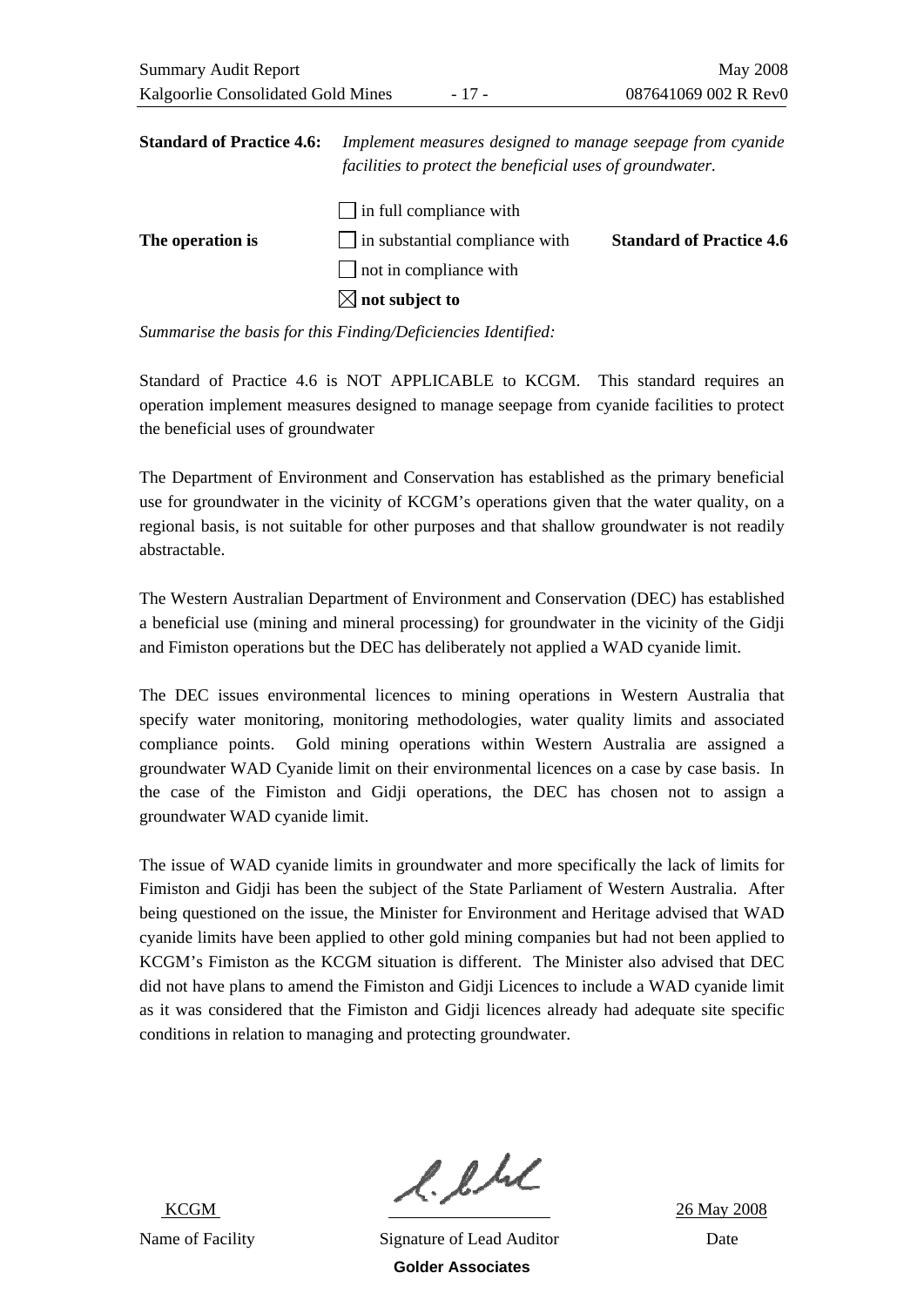| <b>Standard of Practice 4.7:</b> Provide spill prevention or containment measures for process |
|-----------------------------------------------------------------------------------------------|
| <i>tanks and pipelines.</i>                                                                   |
| $\boxtimes$ in full compliance with                                                           |

|                  | $V \vee \mathbf{m}$ in tun compliance with |                                 |
|------------------|--------------------------------------------|---------------------------------|
| The operation is | in substantial compliance with             | <b>Standard of Practice 4.7</b> |
|                  | $\Box$ not in compliance with              |                                 |

KCGM is in FULL COMPLIANCE with Standard of Practice 4.7 requiring that the company provide spill prevention or containment measures for process tanks and pipelines.

KCGM's Fimiston and Gidji facilities are located in an arid area with high annual evaporation rates. KCGM does not have a direct discharge to surface waters but the company has satisfied itself that it has no special requirement to ensure the protection of surface waters. Similarly, the vulnerability of groundwater beneficial uses to cyanide releases from KCGM sites has been assessed as very low due to its high salinity, its depth below ground and the low permeability of the natural strata beneath the facilities.

KCGM's Fimiston and Gidji processing facilities are largely fabricated from materials recognised as compatible with cyanide concentrations and high pH such as stainless steel, mild steel and HDPE. However there are parts of the process where more specialised materials are used to ensure effective containment, taking account of the salinity of process water and the abrasive conditions in agitated process tanks. The company has an extensive body of knowledge on the use of ultra high build epoxies, elastomeric polyurethanes and glass flake reinforced epoxy resins. Inspection of tanks handling cyanide solutions on a twelve to eighteen month cycle is a key element of KCGM's spill prevention strategy that has been in place for some considerable time. Processing tanks have been installed in secondary containments which have facilities to pump spilled materials back into the process.

All spillage and storm water run off from the Fimiston and Gidji plant that is not captured within dedicated secondary containment areas is collected in stormwater containment areas that have capacity to contain a once-in twenty five year storm event. The storm event adopted is based on a regulatory standard that applies in Nevada, USA where one of KCGM's joint venture partners operates.

Only one cyanide solution tank is sited within an unlined secondary containment. KCGM has satisfied itself that the earthen bund system serving this low strength cyanide solution tank has the capacity to contain a Code-compliant volume; it has procedures to treat such a spill as an emergency and to deal effectively with the clean up of contaminated soil.

 $l.l.l.l$ <br> $26$  May 2008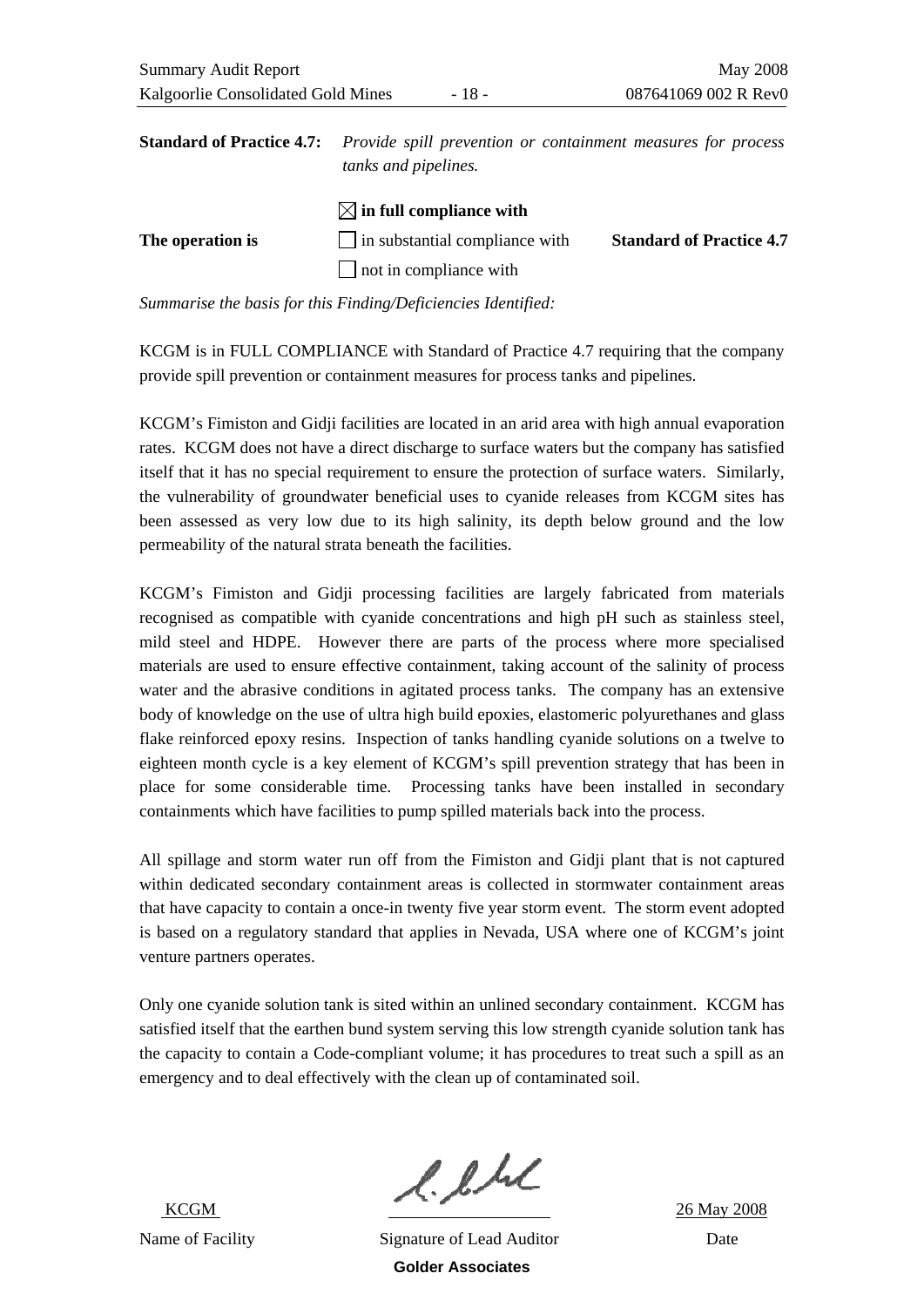Cyanide ring mains are routed above ground over sealed areas and flanged joints are fitted with flange covers to limit the consequences of any leaks. There are however sections of underground pipework carrying low strength cyanide solutions. KCGM has undertaken extensive test work to satisfy itself that any slow leaks from these sections of pipeline will manifest themselves at the ground surface relatively quickly and there are regular patrols of these sections of buried pipework to ensure that the signs of leakage will be noted promptly. Major leaks from these tailings and return water lines will be detected immediately by differential flow measurement systems.

A large number of tanks containing cyanide solutions at Gidji and Fimiston are placed on ring beams. KCGM's own engineering team has developed and implemented an innovative system for the detection of leaks from the bottom of ring beam tanks.

| <b>Standard of Practice 4.8:</b> | Implement quality control/quality assurance procedures to<br>confirm that cyanide facilities are constructed according to<br>accepted engineering standards and specifications. |                                 |
|----------------------------------|---------------------------------------------------------------------------------------------------------------------------------------------------------------------------------|---------------------------------|
| The operation is                 | $\boxtimes$ in full compliance with<br>  in substantial compliance with                                                                                                         | <b>Standard of Practice 4.8</b> |
|                                  | $\Box$ not in compliance with                                                                                                                                                   |                                 |

*Summarise the basis for this Finding/Deficiencies Identified:* 

KCGM is in FULL COMPLIANCE with Standard of Practice 4.8 requiring that operations implement QA/QC procedures to confirm that cyanide facilities are constructed according to accepted engineering standards and specifications.

In the case of Tailings Storage Facilities, this requirement is satisfied by the preparation of annual Operational Audits of the Tailings Storage Facilities as required under state legislation. The most recent reports covering calendar year 2007 were issued by tailings consultants in January 2008.

For the processing facilities at Fimiston and Gidji, consultant reports issued in April 2007 have documented the work of appropriately qualified engineers and scientists and certified that individually defined processing areas are in a suitable condition for continued operation. In preparing the reports, the consultants declined to certify three areas at Gidji, clearly stating their reservations. KCGM has subsequently rectified these deficiencies.

All processing areas at Fimiston were certified without reservation.

 $l.l.l.l.$ <br>ECGM 26 May 2008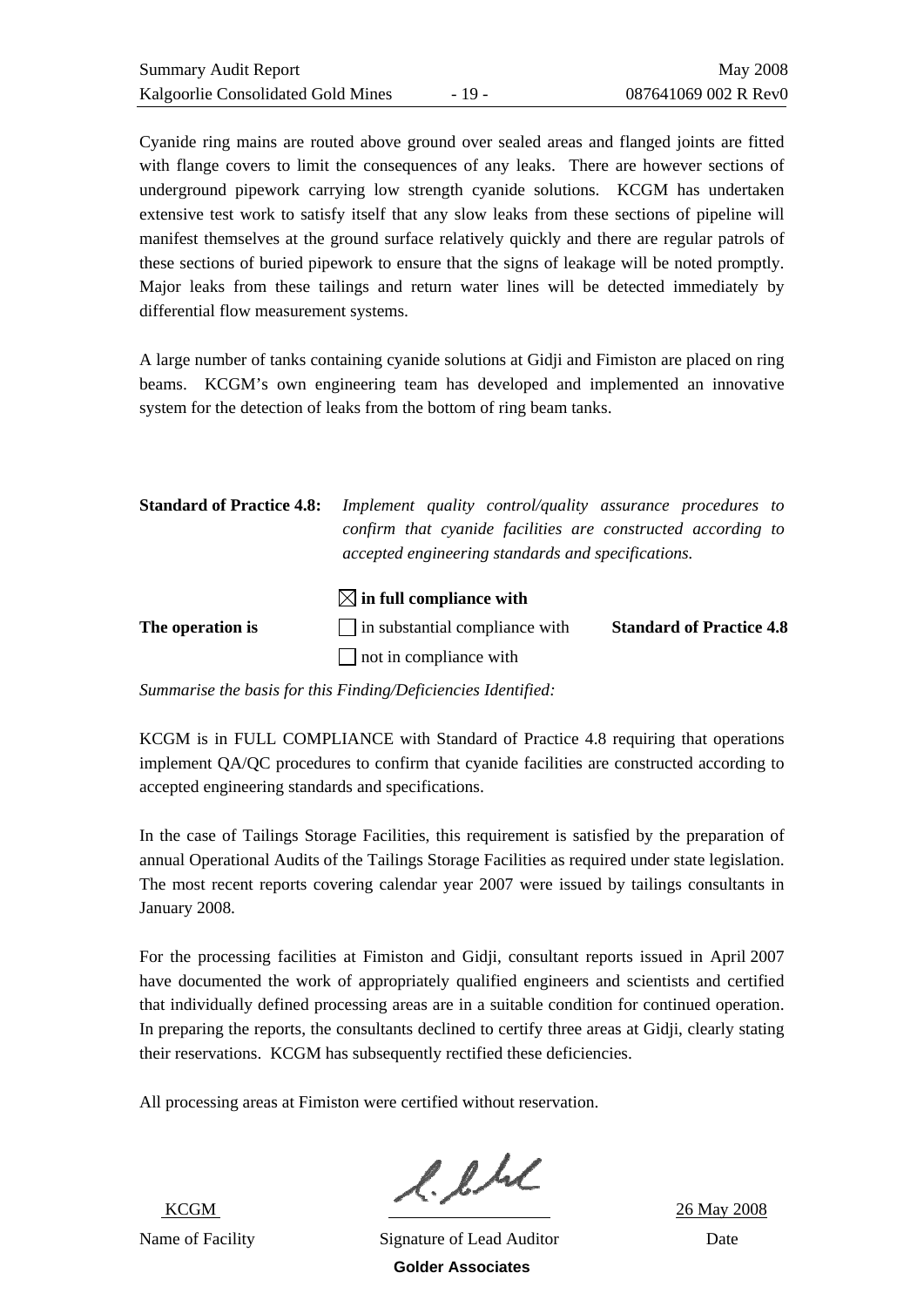**Standard of Practice 4.9:** *Implement monitoring programs to evaluate the effects of cyanide use on wildlife, surface and groundwater quality.* 

|                  | $\boxtimes$ in full compliance with   |                                 |
|------------------|---------------------------------------|---------------------------------|
| The operation is | $\Box$ in substantial compliance with | <b>Standard of Practice 4.9</b> |
|                  | $\Box$ not in compliance with         |                                 |

*Summarise the basis for this Finding/Deficiencies Identified:* 

KCGM is in FULL COMPLIANCE with Standard of Practice 4.9 requiring that operations implement monitoring programs to evaluate the effects of cyanide use on wildlife, surface and groundwater quality.

The operation has written standard procedures for monitoring activities for wildlife, surface and groundwater quality which were prepared by appropriately qualified persons. The procedures contain information on how and where samples should be taken, sample preservation techniques, chain of custody procedures, shipping instructions, and cyanide species to be analysed.

Groundwater sampling conditions and procedures are documented in writing.

The operations do monitor WAD cyanide in groundwater downgradient of the TSFs:

The operations do not have a direct or indirect discharge to surface waters.

Monitoring is conducted at frequencies adequate to characterise the medium being monitored and to identify changes in a timely manner.

 $l.l.l.l$ <br> $26$  May 2008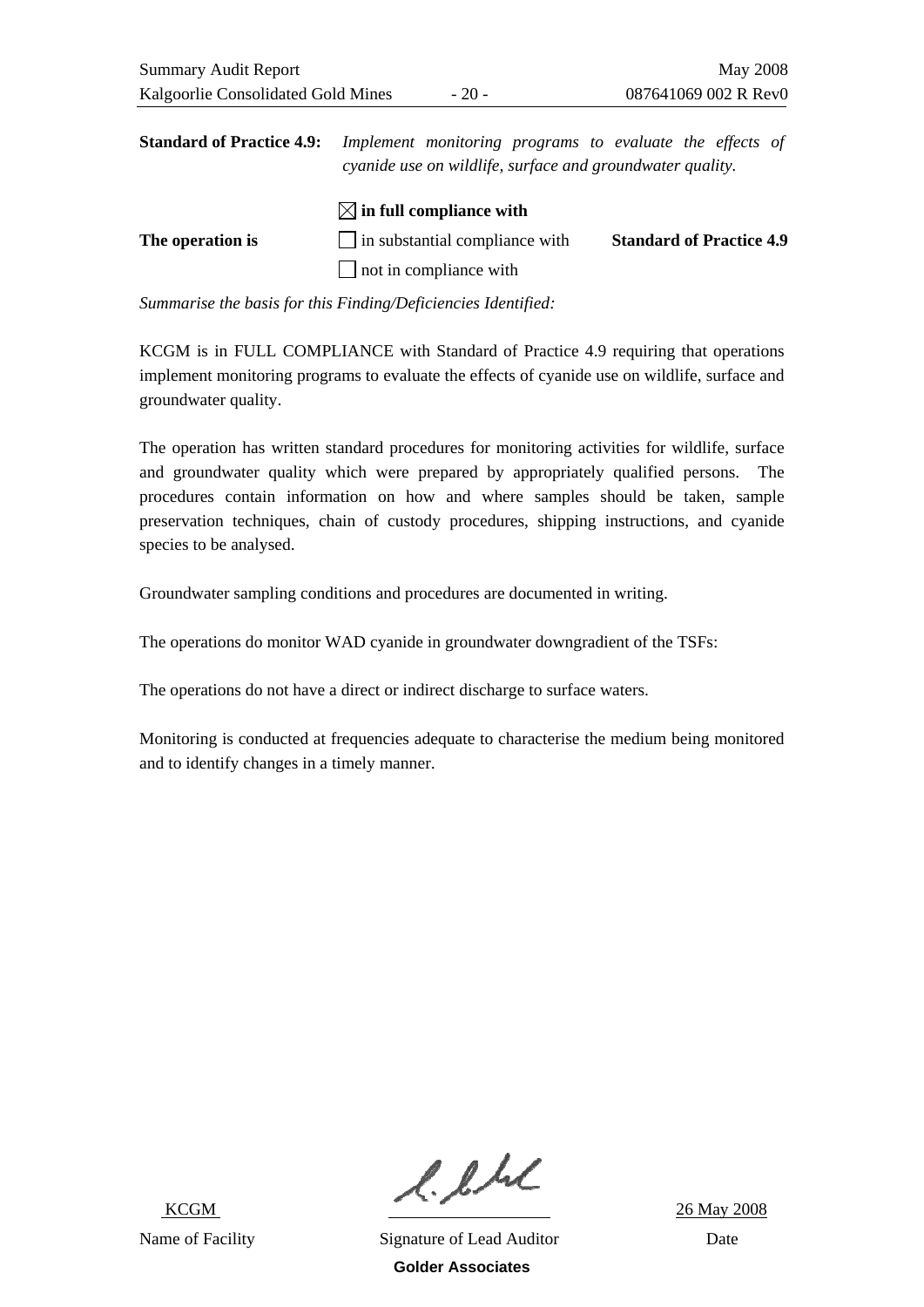### **Principle 5 – Decommissioning**

### **Manage Cyanide Process Solutions and Waste Streams to Protect Human Health and the Environment**

**Standard of Practice 5.1:** *Plan and implement procedures for effective decommissioning of cyanide facilities to protect human health, wildlife and livestock.* 

|                  | $\boxtimes$ in full compliance with   |                                 |
|------------------|---------------------------------------|---------------------------------|
| The operation is | $\Box$ in substantial compliance with | <b>Standard of Practice 5.1</b> |
|                  | $\Box$ not in compliance with         |                                 |

*Summarise the basis for this Finding/Deficiencies Identified:* 

KCGM is in FULL COMPLIANCE with Standard of Practice 5.1 requiring that operations plan and implement procedures for effective decommissioning of cyanide facilities to protect human health, wildlife and livestock.

The operation has developed a Cyanide Facility Decommissioning Plan (CFDP) detailing the decommissioning procedures for cyanide facilities at Fimiston and Gidji.

The CFDP includes an implementation schedule divided into monthly units and the planned tasks are scheduled up to 24 months prior to closure and continue for up to 24 months after closure.

The operation has established a system to annually review its decommissioning procedures for cyanide facilities during the life of the operation and revise them as needed. The CFDP was prepared in May 2006 and was reviewed in June 2007.

 $l.l.l.l$ <br> $26$  May 2008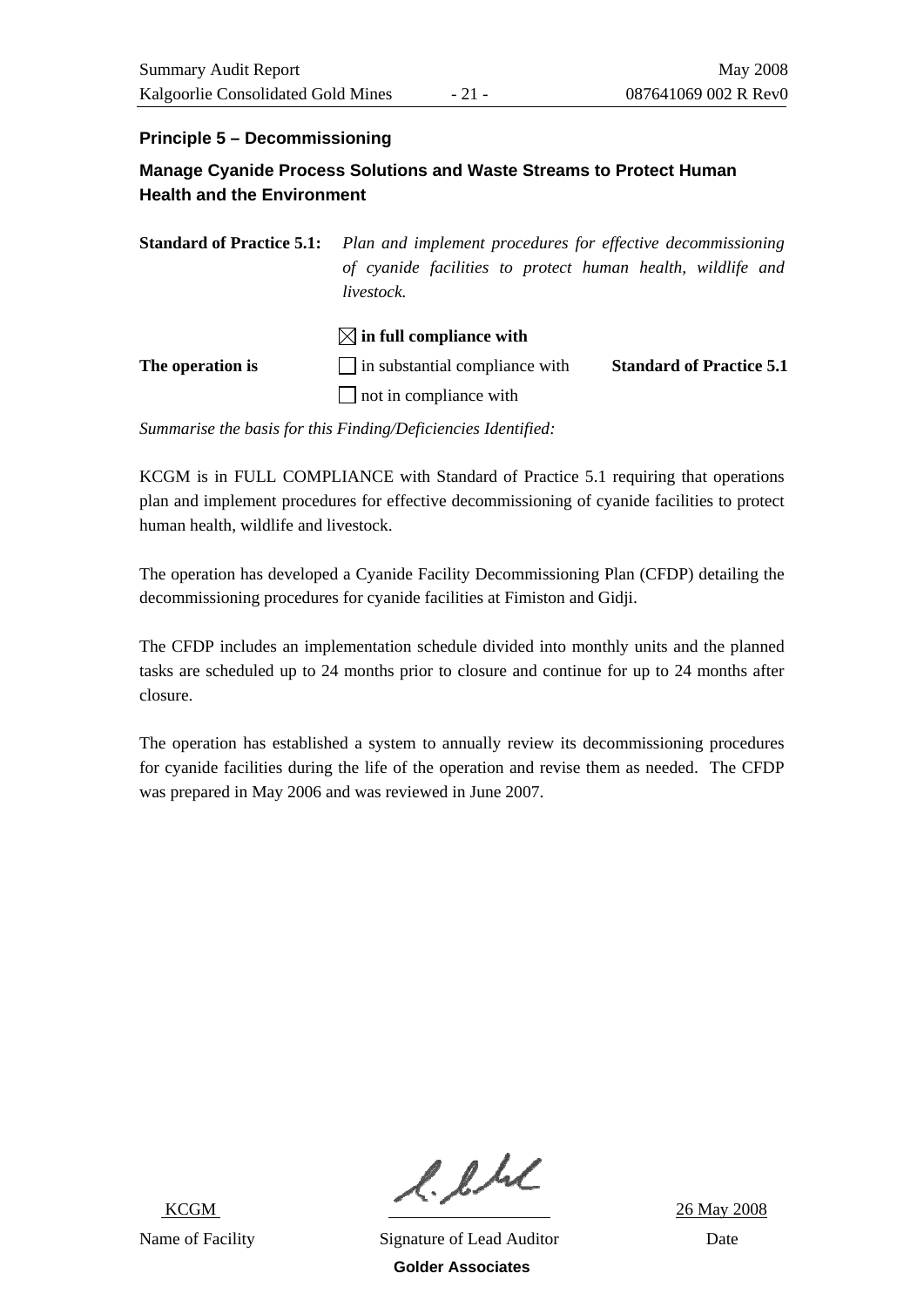**Standard of Practice 5.2:** *Establish an assurance mechanism capable of fully funding cyanide related decommissioning activities.* 

|                  | $\boxtimes$ in full compliance with   |                                 |
|------------------|---------------------------------------|---------------------------------|
| The operation is | $\Box$ in substantial compliance with | <b>Standard of Practice 5.2</b> |
|                  | $\Box$ not in compliance with         |                                 |

*Summarise the basis for this Finding/Deficiencies Identified:* 

KCGM is in FULL COMPLIANCE with Standard of Practice 5.2 requiring that the operation establish an assurance mechanism capable of fully funding cyanide related decommissioning activities.

The CFDP includes an estimated cost for decommissioning and rehabilitation which was calculated by an independent contractor using contractor rates.

KCGM's Senior Land and Environmental Coordinator advised that the CFDP cost estimate is incorporated within the 2007 Closure Cost Estimate Report under "other user costs" for which \$16,100,000 has been allocated. This appears to cover the items detailed within the CFDP. The closure costs, incorporating the CFDP costs are reviewed annually.

The Western Australian Department of Industry and Resources (DoIR) has established an Unconditional Performance Bond (UPB) system under Section 84 of the Mining Act.

Fimiston's cyanide facilities are spread across 12 tenements. The combined UPB total exceeds the CFDP estimated costs to decommission the Fimiston cyanide facilities.

Gidji's cyanide facilities are currently spread across six tenements. The combined UPB total is not sufficient to cover the CFDP estimated costs to decommission the Gidji cyanide facilities. As an alternative to this, the joint venture owners (Barrick and Newmont) have engaged independent certified public accountants to assist in obtaining a corporate financial guarantee for all cyanide decommissioning activities using 40 CFR 264.143(f), 30 CFR 800.23 and 10 CFR 30. The Barrick audit was conducted in accordance with attestation standards established by the American Institute of Certified Public Accountants, the Newmont audit was undertaken in accordance with Australian Auditing Standards.

Both reports contain several summary statements confirming Barrick's and Newmont's financial strength and experience in decommissioning which were interpreted to mean that Barrick and Newmont have sufficient financial strength to meets its cyanide decommissioning costs.

 $l.l.l.l$ <br> $26$  May 2008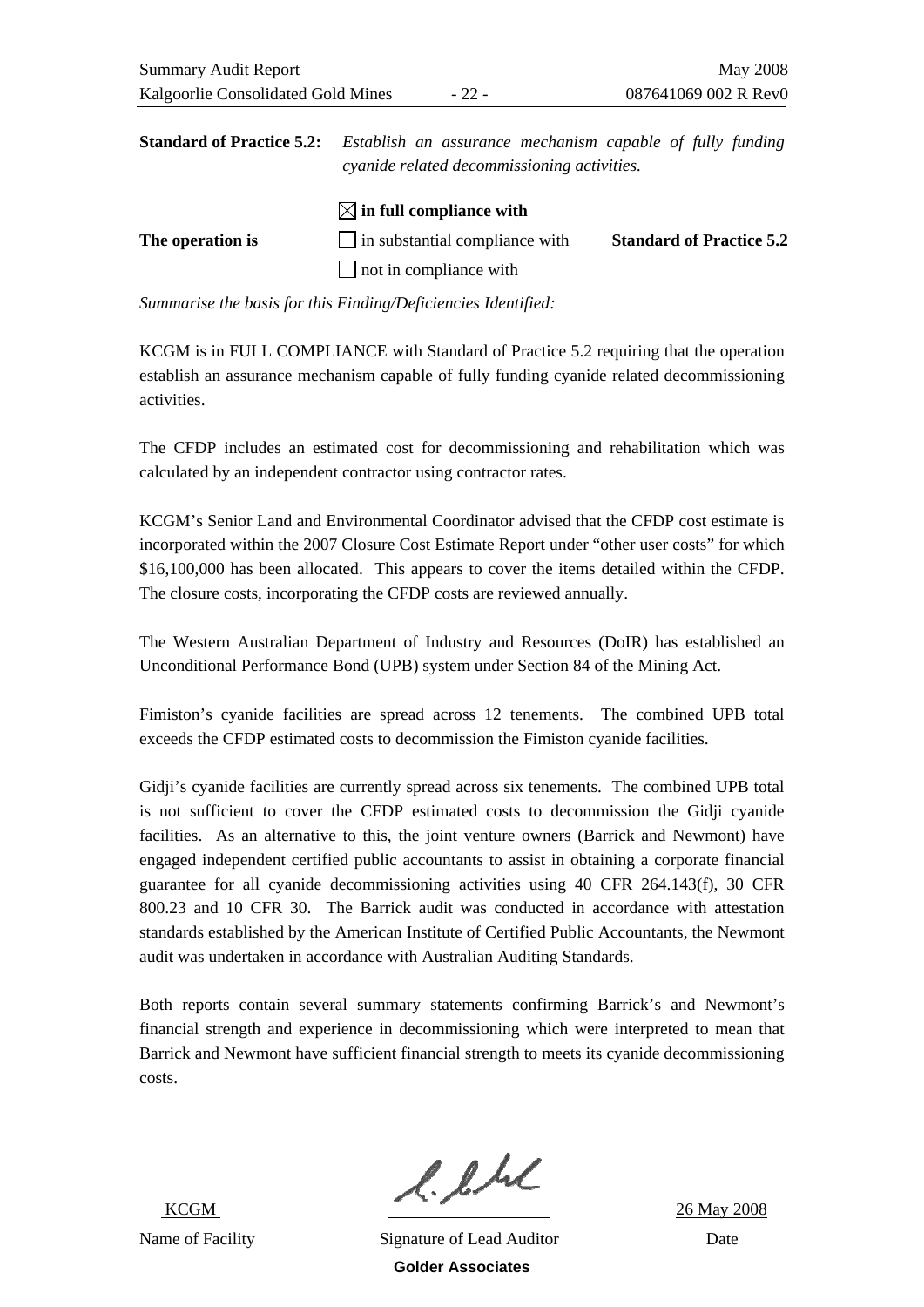### **Principle 6 – Worker Safety**

#### **Protect Workers' Health and Safety from Exposure to Cyanide**

| <b>Standard of Practice 6.1:</b><br>The operation is | Identify potential cyanide exposure scenarios and take measures<br>as necessary to eliminate, reduce and control them. |                                 |
|------------------------------------------------------|------------------------------------------------------------------------------------------------------------------------|---------------------------------|
|                                                      | $\boxtimes$ in full compliance with<br>$\Box$ in substantial compliance with                                           | <b>Standard of Practice 6.1</b> |
|                                                      | $\Box$ not in compliance with                                                                                          |                                 |

*Summarise the basis for this Finding/Deficiencies Identified:* 

KCGM is in FULL COMPLIANCE with Standard of Practice 6.1 requiring an operation identify potential cyanide exposure scenarios and take measures as necessary to eliminate, reduce and control them.

KCGM has developed a suite of procedures for cyanide related tasks. The procedures presented are comprehensive providing detailed instruction to complete the tasks safely. They clearly identify the hazards associated with the task and utilise the hierarchy of controls to ensure personal safety.

The critical maintenance tasks are proceduralised. However, in addition to this, any service task that involves the processing plant is conducted under the equipment or task Hand Over Permit (HOP) system. A Job Safety Analysis has to be conducted prior to a HOP being issued. Above all this is a Field Level Risk Assessment called Safecheck that involves a simple five Step check before undertaking any tasks. There are also further requirements for confined space or hot works with a formalised permit to work and isolation system implemented.

The procedures do include the requirement for PPE and pre-work inspections where relevant. The level of PPE is always highlighted where necessary in all procedures with a higher level of PPE where the risk is higher. Regular monthly and daily inspections are highlighted in the procedures and are being conducted.

There is a newly revised formal change management process that utilises the online Change Management System (CMS) database where anyone can initiate a change to the process, equipment or system. The CMS requires assessment by designated departments including safety and environment. There is also a formalised system for the development and changes to procedure that involves the input of crew members.

 $l.l.l.l$ <br> $26$  May 2008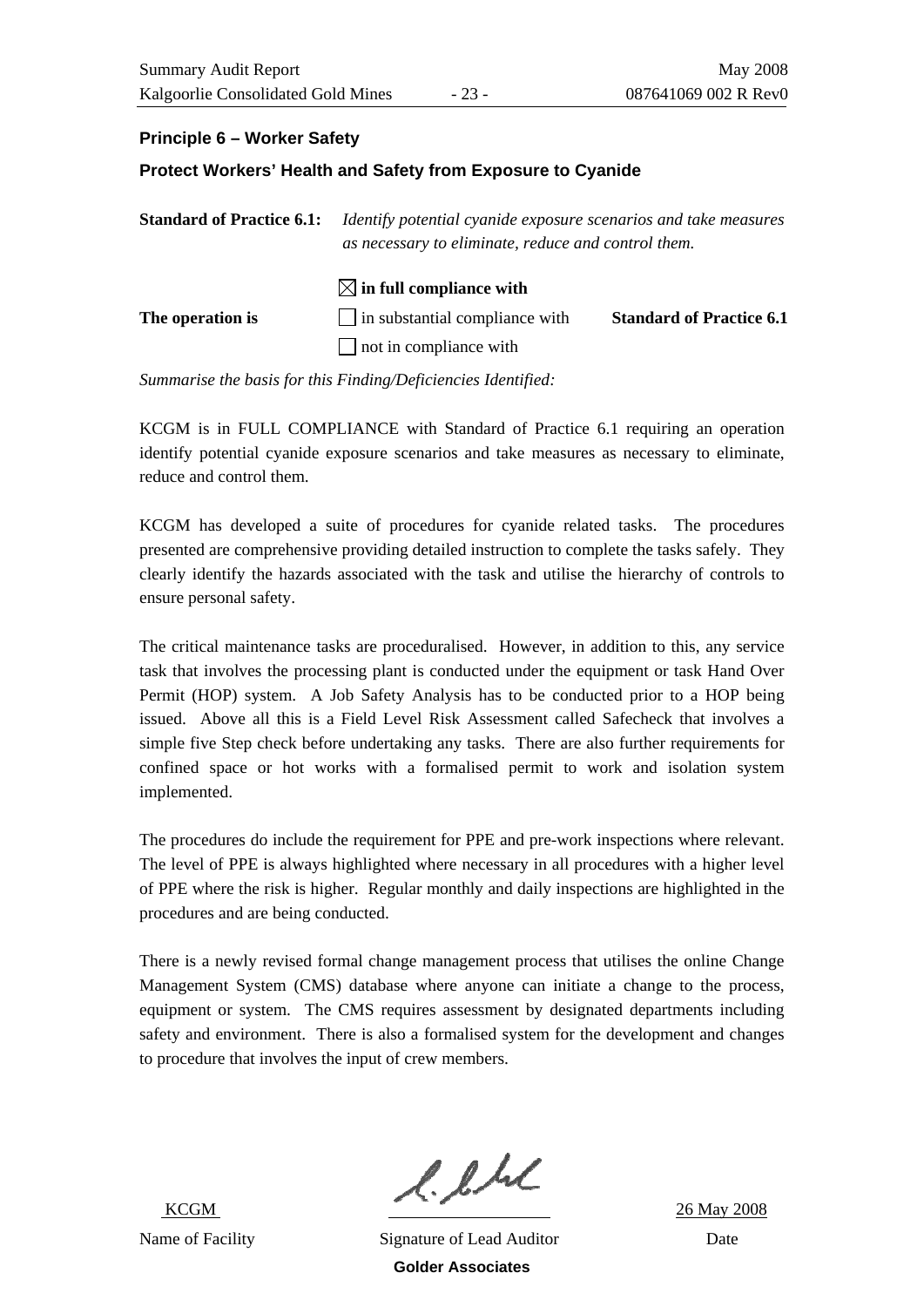|                  | $\bowtie$ in full compliance with     |                                 |
|------------------|---------------------------------------|---------------------------------|
| The operation is | $\Box$ in substantial compliance with | <b>Standard of Practice 6.2</b> |
|                  | $\Box$ not in compliance with         |                                 |

KCGM is in FULL COMPLIANCE with Standard of Practice 6.2 requiring an operation operate and monitor cyanide facilities to protect worker health and safety and periodically evaluate the effectiveness of health and safety measures

KCGM has determined the appropriate pH for limiting the evolution of HCN gas during mixing and production activities.

Personal monitors are compulsory in the areas where HCN gas may be emitted, and dust levels are monitored on a regular basis. If and when the level reaches or exceeds 10 ppm a Full-face respirator fitted with RC224 canister, or Self Contained Breathing Apparatus, is required dependent on the levels, if access to the area is necessary. The personal monitors are regularly calibrated according to the manufacturer's requirements.

Warning signs are placed at the access areas to warn personnel when cyanide is present. Signage also indicates the PPE requirements. There are no smoking, no eating and no drinking rules for areas where cyanide may be present. The Hand Over Permit system ensures no open flames when there is a potential for cyanide emission.

There are showers, low pressure eye wash stations and dry-powder fire extinguishers located strategically across the processing areas, and they are maintained and inspected regularly.

The unloading, storage, mixing, and process tanks and piping containing cyanide are identified to alert workers of their content and the direction of the flow of cyanide in pipes. In addition to this the liquid cyanide delivered to site has Carmosine Dye mixed in to further assist with identification of leaks within the processing areas for both Fimiston and Gidji.

MSDSs, first aid and other informational material on cyanide are available in areas where cyanide is managed.

Procedures are in place to investigate cyanide incidents and to implement remedial actions to procedures or practices where required.

 $l.l.l.l$ <br> $26$  May 2008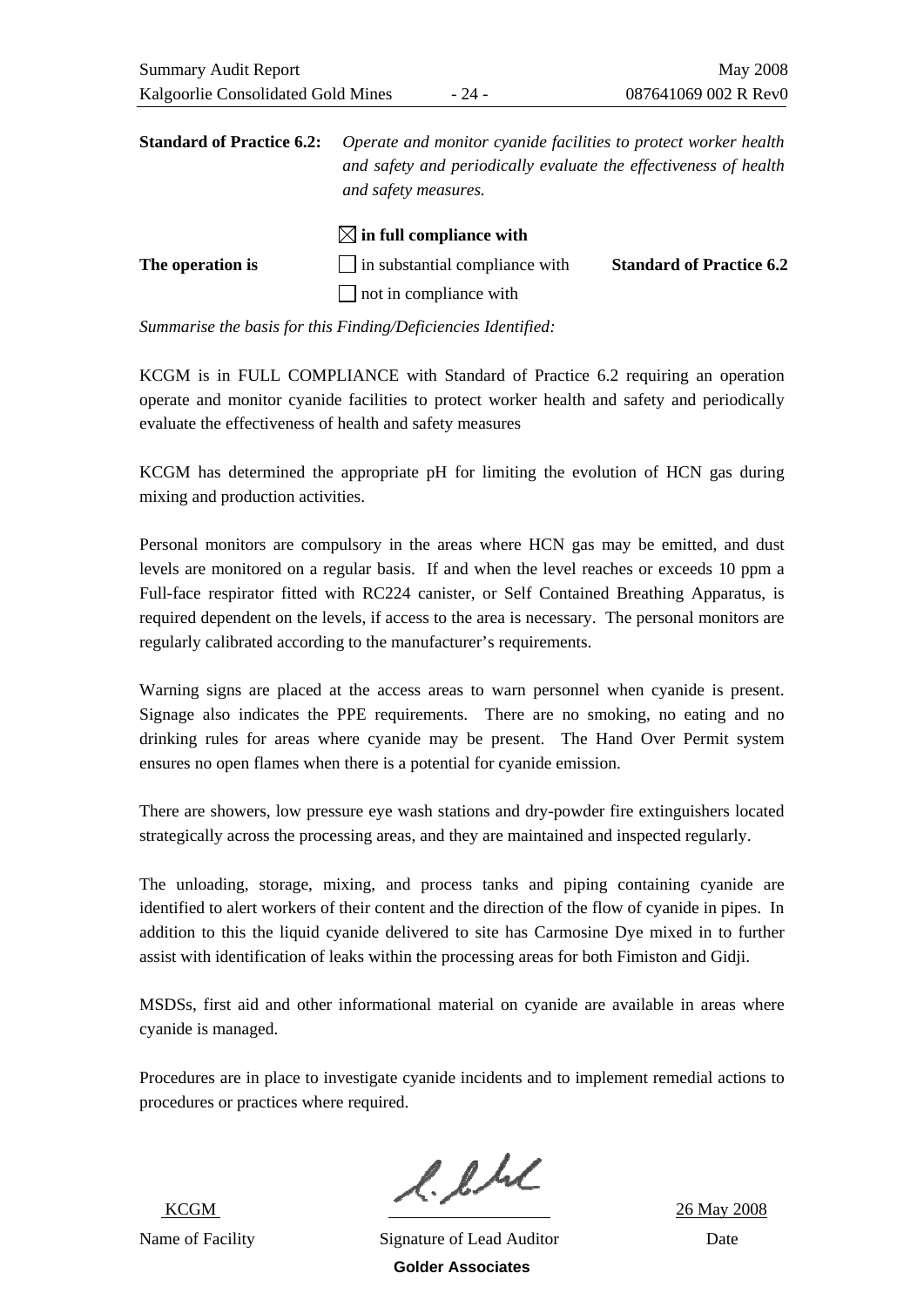**Standard of Practice 6.3:** *Develop and implement emergency response plans and procedures to respond to worker exposure to cyanide.* 

|                  | $\boxtimes$ in full compliance with |                                 |
|------------------|-------------------------------------|---------------------------------|
| The operation is | in substantial compliance with      | <b>Standard of Practice 6.3</b> |
|                  | $\Box$ not in compliance with       |                                 |

*Summarise the basis for this Finding/Deficiencies Identified:* 

KCGM is in FULL COMPLIANCE with Standard of Practice 6.3 requiring an operation develop and implement emergency response plans and procedures to respond to worker exposure to cyanide.

KCGM has developed and implemented emergency response plans and procedures to respond to worker exposure to cyanide. The site has its own on-site capability including the Emergency Response Team and a structured crisis management system.

The operation has water, oxygen, resuscitator, antidote kits and radios, telephones, alarm system to communicate an emergency situation at the cyanide unloading, storage and mixing locations across the process area. The First Aid equipment is regularly inspected to ensure it is effective when required. The site also has a fully equipped ambulance.

The operation has liaised directly with Kalgoorlie Hospital which has the capabilities including the antidote kits for treatment of cyanide casualties. They have had visitations by Hospital staff for them to gain an understanding of the process and medical emergency requirements (including cyanide emergencies).

Mock emergency drills have been conducted with the local (LEMAC) emergency response group and debriefs conducted to ensure lessons learned are incorporated into the response planning.

 $l.l.l.l$ <br> $26$  May 2008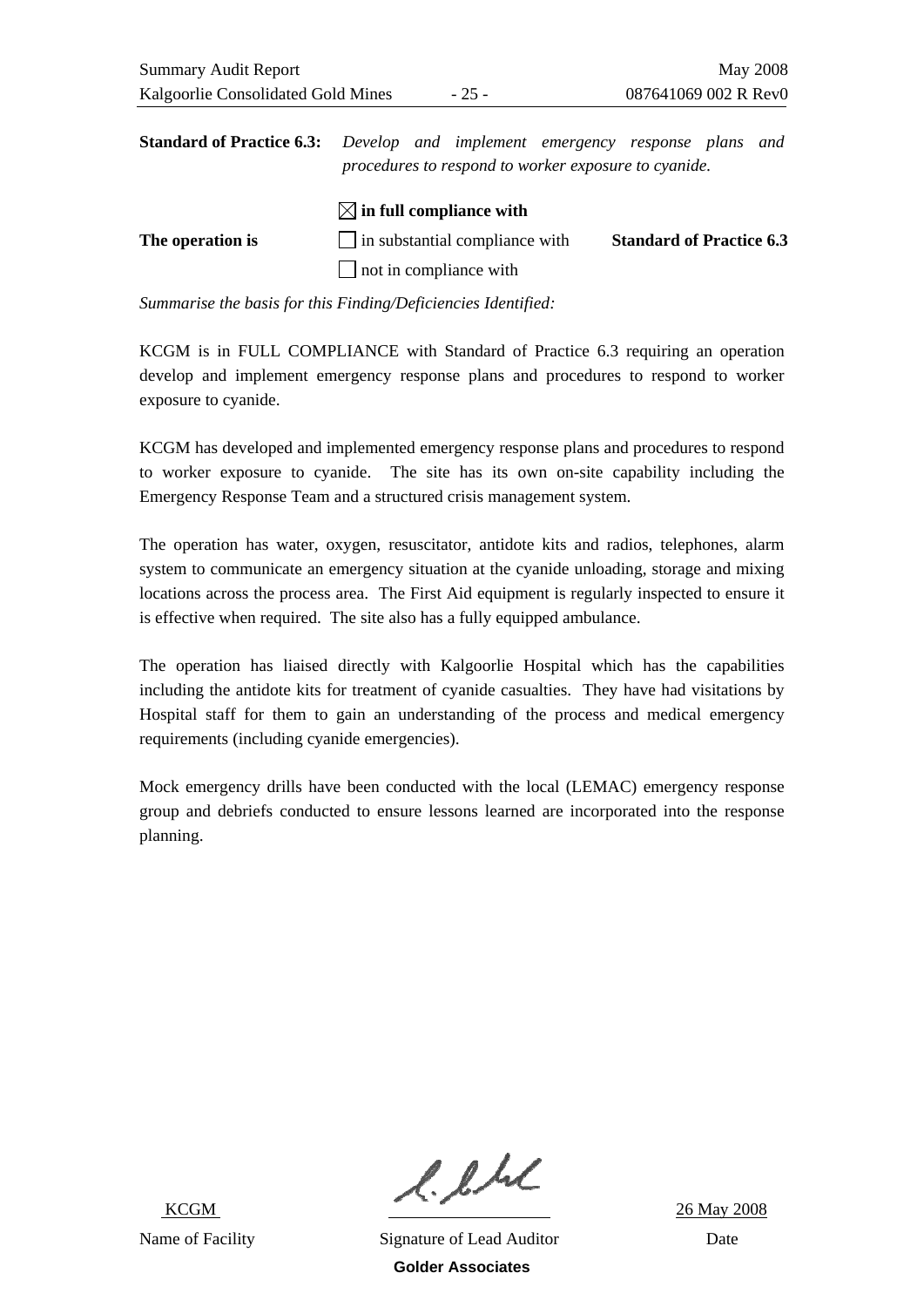### **Principle 7 – Emergency Response**

**Protect Communities and the Environment through the Development of Emergency Response Strategies and Capabilities** 

| <b>Standard of Practice 7.1:</b> Prepare detailed emergency response plans for potential | cyanide releases.                                                                                              |  |                                 |
|------------------------------------------------------------------------------------------|----------------------------------------------------------------------------------------------------------------|--|---------------------------------|
| The operation is                                                                         | $\boxtimes$ in full compliance with<br>$\vert$ in substantial compliance with<br>$\Box$ not in compliance with |  | <b>Standard of Practice 7.1</b> |

*Summarise the basis for this Finding/Deficiencies Identified:* 

KCGM is in FULL COMPLIANCE with Standard of Practice 7.1 requiring an operation prepare detailed emergency response plans for potential cyanide releases.

The operation has developed specific written emergency response plans and procedures to respond to cyanide exposures. There are a series of documents that provide guidance for emergencies including transport, process, environmental and communities.

Planning for response to transportation related emergencies has considered transportation route(s) on-site with respect the physical and chemical form of the cyanide and road transport method of delivery. Off-site transport emergency situations are included for road transport from the AGR depot via a pre-determined route.

The plans and procedures describe specific response actions as appropriate for the anticipated emergencies such as clearing site personnel from the area of exposure and the use of cyanide antidotes and first aid measures.

 $l.l.l.l$ <br> $26$  May 2008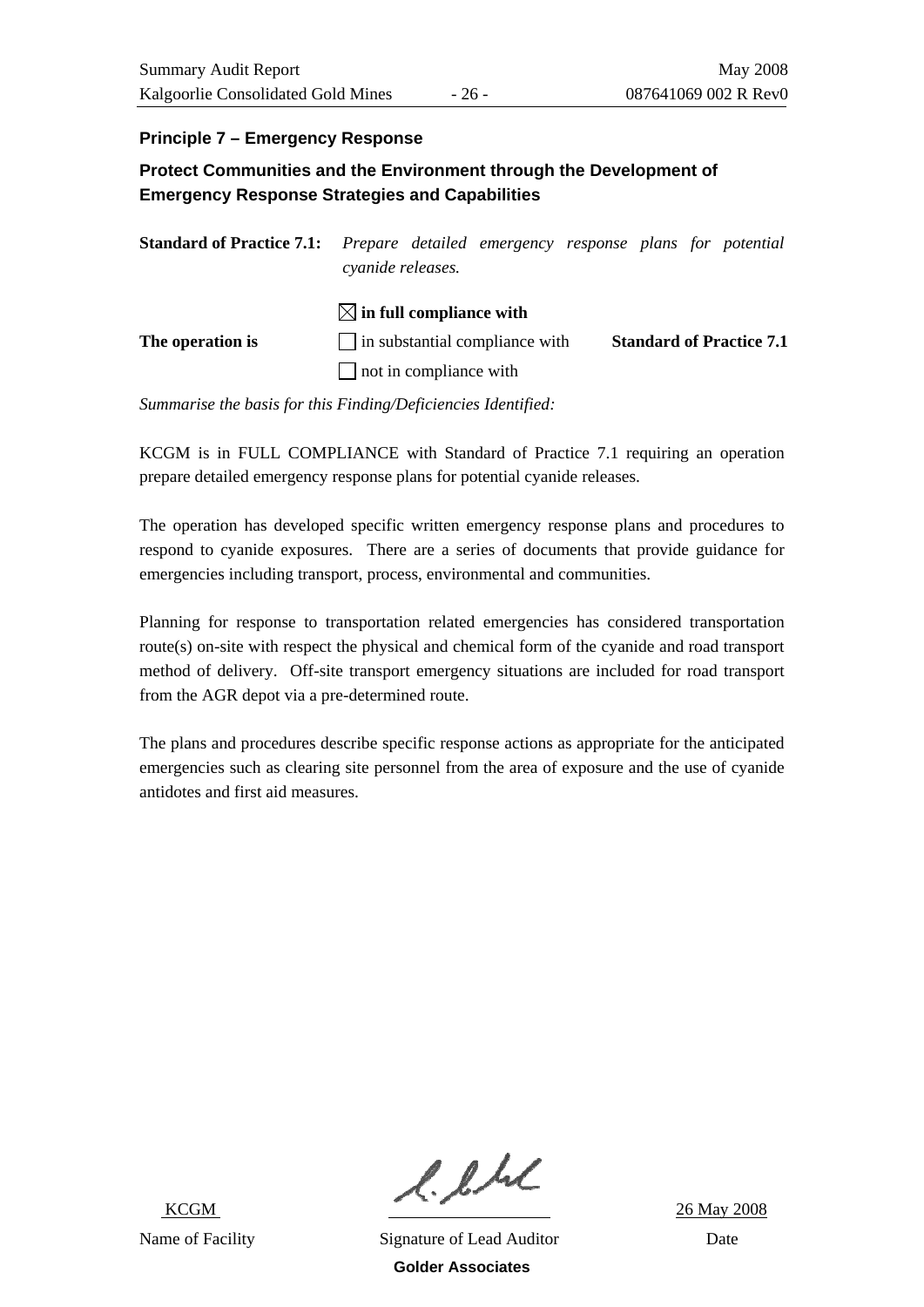**Standard of Practice 7.2:** *Involve site personnel and stakeholders in the planning process.* 

|                  | $\boxtimes$ in full compliance with   |                                 |
|------------------|---------------------------------------|---------------------------------|
| The operation is | $\Box$ in substantial compliance with | <b>Standard of Practice 7.2</b> |
|                  | not in compliance with                |                                 |

*Summarise the basis for this Finding/Deficiencies Identified:* 

KCGM is in FULL COMPLIANCE with Standard of Practice 7.2, requiring an operation involve site personnel and stakeholders in the planning process.

There is a formal, internal review of all procedures by site personnel, including the Emergency Management Plan. The Emergency response plans and procedures have involved site personnel and external stakeholders.

The Operation has involved the local (LEMAC) emergency response group and has a mutual aid agreement with FESA. They have also liaised directly with the local Hospital and have brought them to site to view the issues directly. Potentially affected communities have been consulted through the Community Response Group and through LEMAC. The operation has also conducted HCN gas emission modelling for anticipated emergency events at the Fimiston that conclude that emission would not require off-site evacuation.

The operation does engage in consultation or communication with stakeholders to keep the Emergency Response Plan current through joint drills, debriefs and remedial actions.

| <b>Standard of Practice 7.3:</b> Designate appropriate personnel and commit necessary |                                                 |  |  |
|---------------------------------------------------------------------------------------|-------------------------------------------------|--|--|
|                                                                                       | equipment and resources for emergency response. |  |  |

### $\boxtimes$  in full compliance with

**The operation is**  $\Box$  in substantial compliance with **Standard of Practice 7.3**  $\Box$  not in compliance with

*Summarise the basis for this Finding/Deficiencies Identified:* 

KCGM is in FULL COMPLIANCE with Standard of Practice 7.3 requiring an operation designate appropriate personnel and commit necessary equipment and resources for emergency response.

 $l.l.l.l$ <br> $26$  May 2008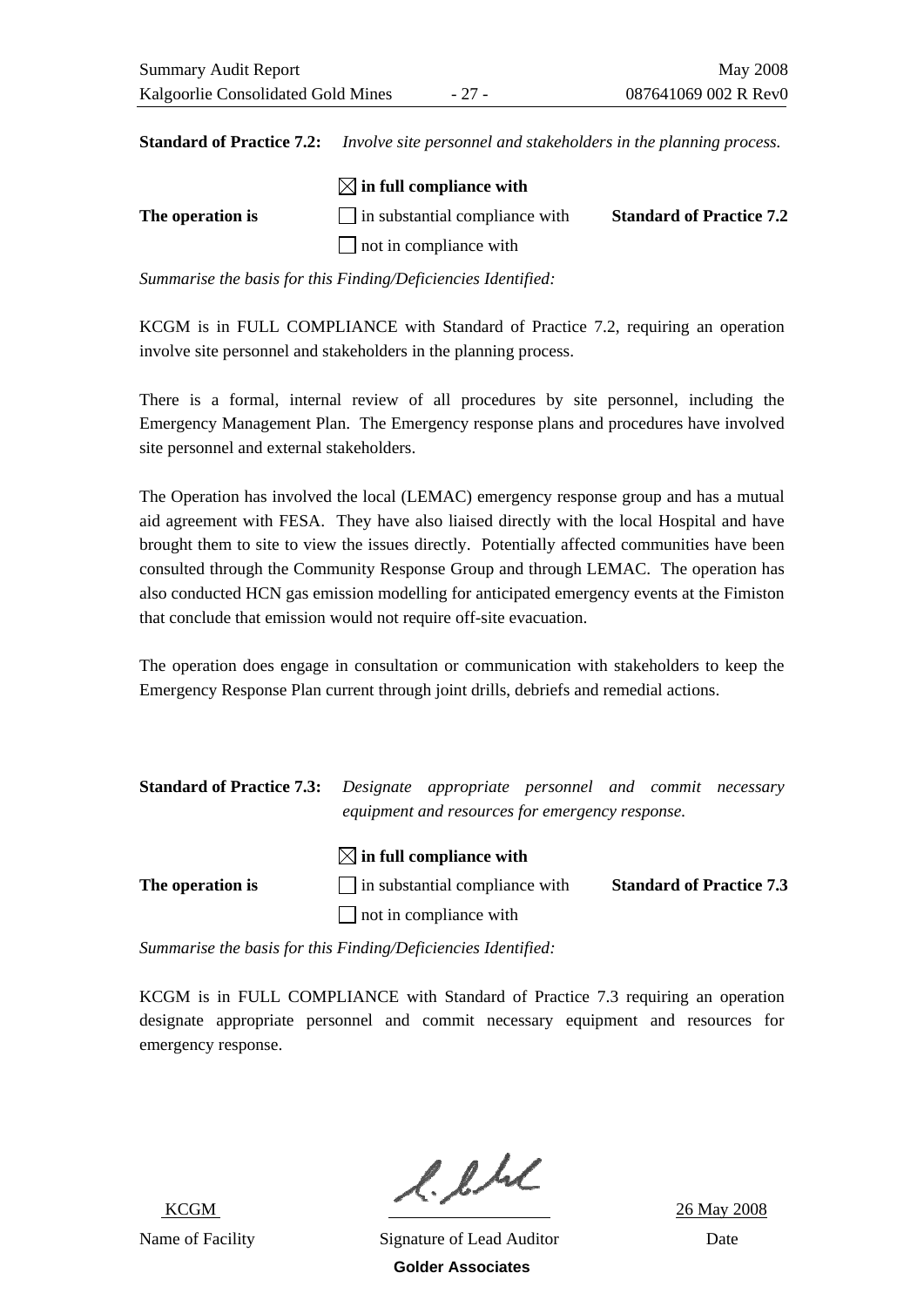The elements of the emergency response plans and procedures do:

- Designate primary and alternate emergency response coordinators who have explicit authority to commit the resources necessary to implement the Plan
- Identify Emergency Response Teams;
- Require appropriate training for emergency responders;
- Include call-out procedures and 24-hour contact information for the coordinators and response team members;
- Specify the duties and responsibilities of the coordinators and team members;
- List emergency response equipment, including personal protection gear, available along transportation routes and/or on-site;
- Include procedures to inspect emergency response equipment to ensure its availability; and
- Describe the role of outside responders, medical facilities and communities in the emergency response procedures.

The Operation has confirmed that outside entities included in the Emergency Response Plan are aware of their involvement and are included as necessary in mock drills or implementation exercises. LEMAC and the Local Hospital have been directly involved.

| <b>Standard of Practice 7.4:</b> Develop procedures for internal and external emergency |                             |  |  |  |
|-----------------------------------------------------------------------------------------|-----------------------------|--|--|--|
|                                                                                         | notification and reporting. |  |  |  |

## $\boxtimes$  in full compliance with **The operation is**  $\Box$  in substantial compliance with **Standard of Practice 7.4**  $\Box$  not in compliance with

*Summarise the basis for this Finding/Deficiencies Identified:* 

The operation is in FULL COMPLIANCE with Standard of Practice 7.4, requiring the development of procedures for internal and external emergency notification and reporting.

 $l.l.l.l$ <br> $26$  May 2008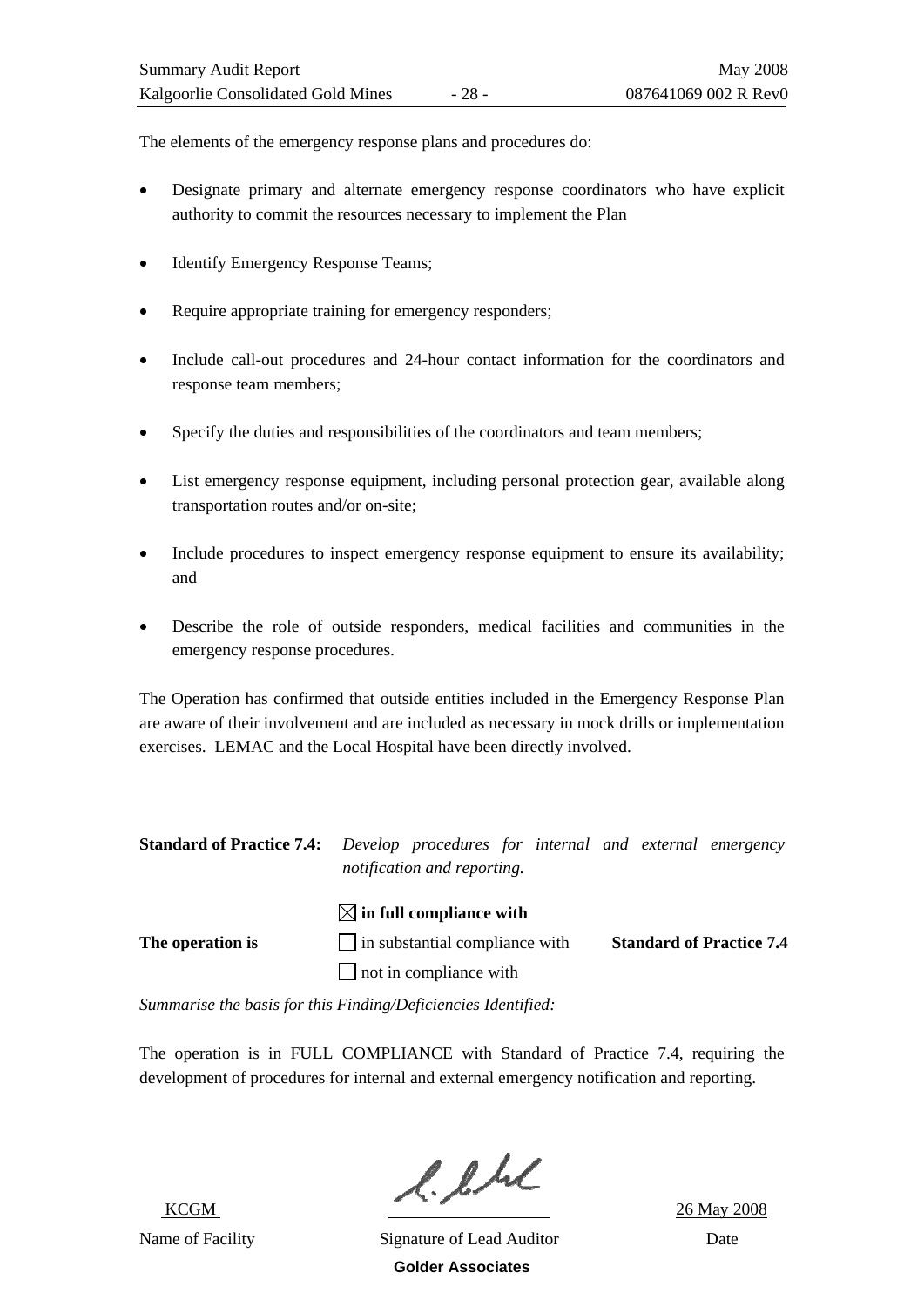KCGM is in FULL COMPLIANCE with Standard of Practice 7.4 requiring the development of procedures for internal and external emergency notification and reporting.

The Plan does include procedures and contact information for notifying management, regulatory agencies, outside response providers and medical facilities of the cyanide emergency.

The KCGM Emergency Crisis Recovery Plan includes procedures and contact information for notifying potentially affected communities of the cyanide related incident and any necessary response measures, and for communication with the media.

| <b>Standard of Practice 7.5:</b> | Incorporate in response plans and remediation measures<br>monitoring elements that account for the additional hazards of<br>using cyanide treatment chemicals. |                                 |
|----------------------------------|----------------------------------------------------------------------------------------------------------------------------------------------------------------|---------------------------------|
|                                  | $\boxtimes$ in full compliance with                                                                                                                            |                                 |
| The operation is                 | $\Box$ in substantial compliance with                                                                                                                          | <b>Standard of Practice 7.5</b> |
|                                  | not in compliance with                                                                                                                                         |                                 |

*Summarise the basis for this Finding/Deficiencies Identified:* 

KCGM is in FULL COMPLIANCE with Standard of Practice 7.5, requiring an operation develop procedures for internal and external emergency notification and reporting.

The Cyanide Emergency Procedure and associated procedures do describe specific remediation measures as appropriate for the likely cyanide release scenarios, such as:

- recovery or neutralisation of solutions or solids;
- decontamination of soils or other contaminated media;
- management and/or disposal of spill clean-up debris; and
- provision of an alternate drinking water supply.

The Plans prohibit the use of chemicals, such as sodium hypochlorite, ferrous sulphate and hydrogen peroxide to treat cyanide that has been released into surface water.

 $l.l.l.l$ <br> $26$  May 2008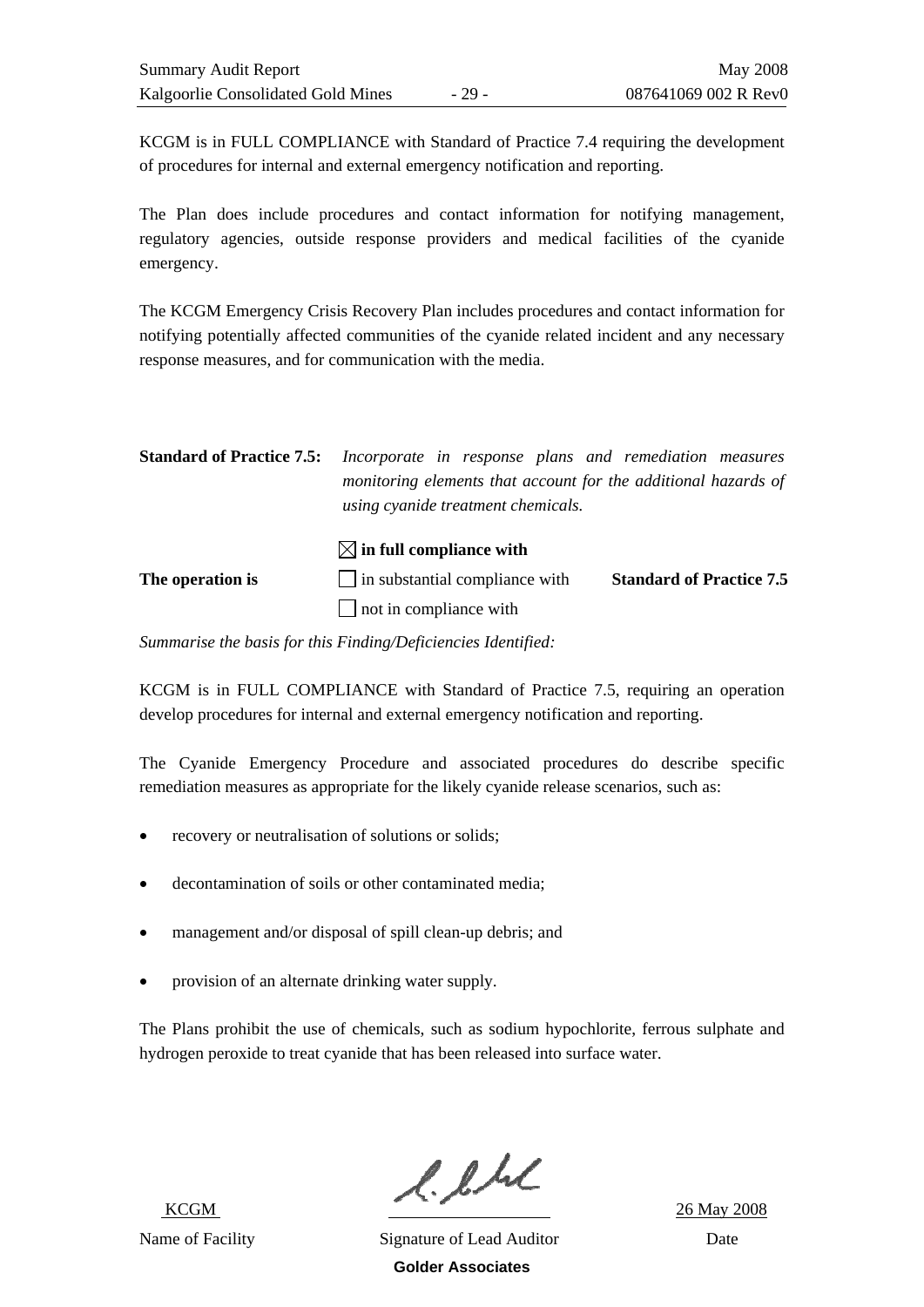Section 6.0 of the Cyanide Emergency Procedure does address the potential need for environmental monitoring to identify the extent and effects of a cyanide release, and include sampling methods, parameters and, where practical, possible sampling locations.

 $l.l.l.l.$  26 May 2008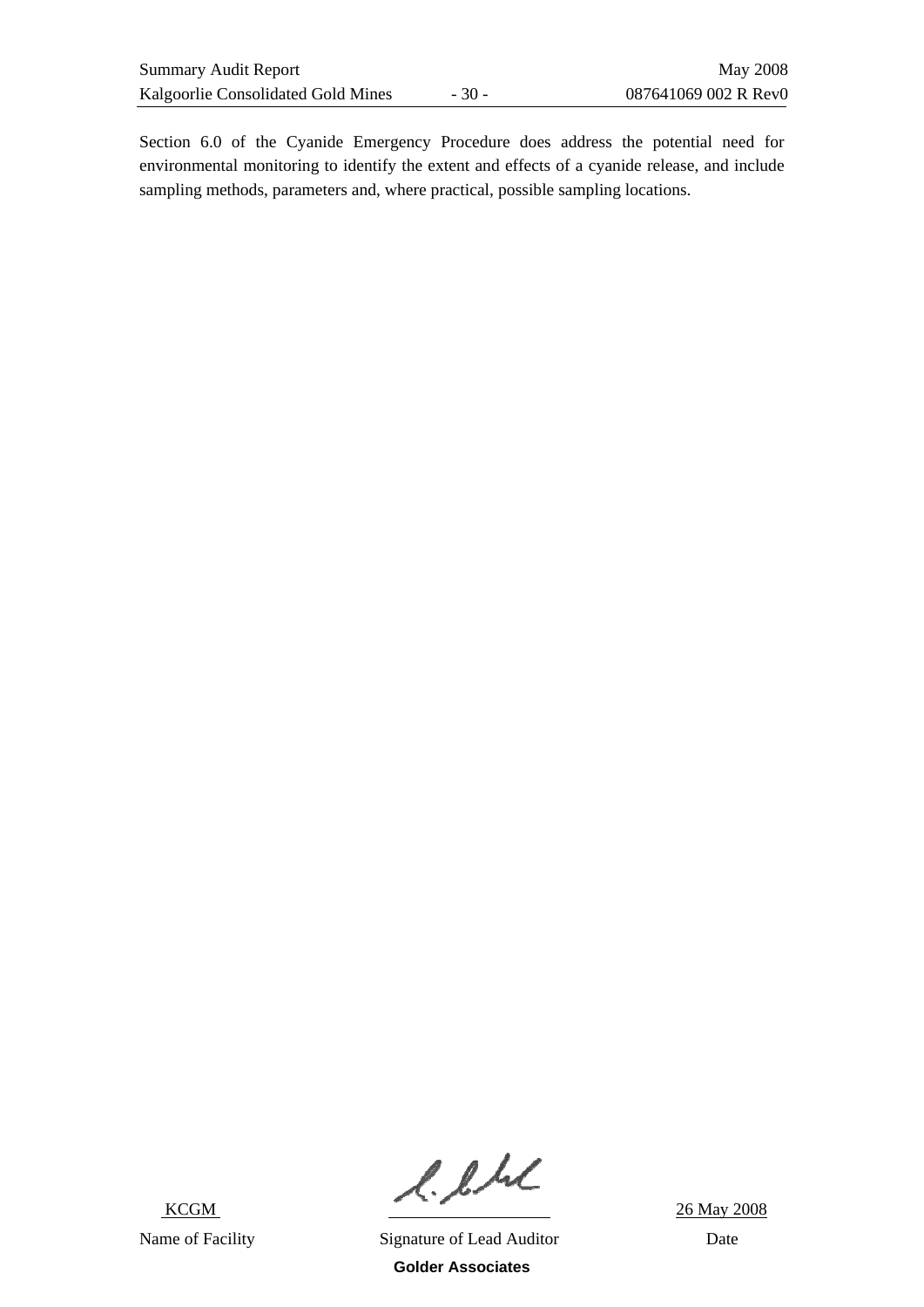|                  | <b>Standard of Practice 7.6:</b> Periodically evaluate response procedures and capabilities and<br>revise them as needed. |                                 |  |
|------------------|---------------------------------------------------------------------------------------------------------------------------|---------------------------------|--|
|                  | $\boxtimes$ in full compliance with                                                                                       |                                 |  |
| The operation is | $\Box$ in substantial compliance with                                                                                     | <b>Standard of Practice 7.6</b> |  |
|                  | $\Box$ not in compliance with                                                                                             |                                 |  |

KCGM is in FULL COMPLIANCE with Standard of Practice 7.6 requiring an operation periodically evaluate response procedures and capabilities and revise them as needed.

The operation does review and evaluate the cyanide related elements of its Emergency Response Plan for adequacy on a regular basis. Regular document reviews are conducted. All new procedures and existing ones are reviewed by a member of each crew and the emergency response plans/procedures are reviewed following drills.

It was verified that there had been mutual aid emergency response training at both sites in 2006 and 2007 with a cyanide exercise at Fimiston and an exercise at Gidji.

There are provisions in place to evaluate and revise the Emergency Response Plan after any cyanide related emergency requiring its implementation, and such reviews been conducted.

 $l.l.l.l$ <br> $26$  May 2008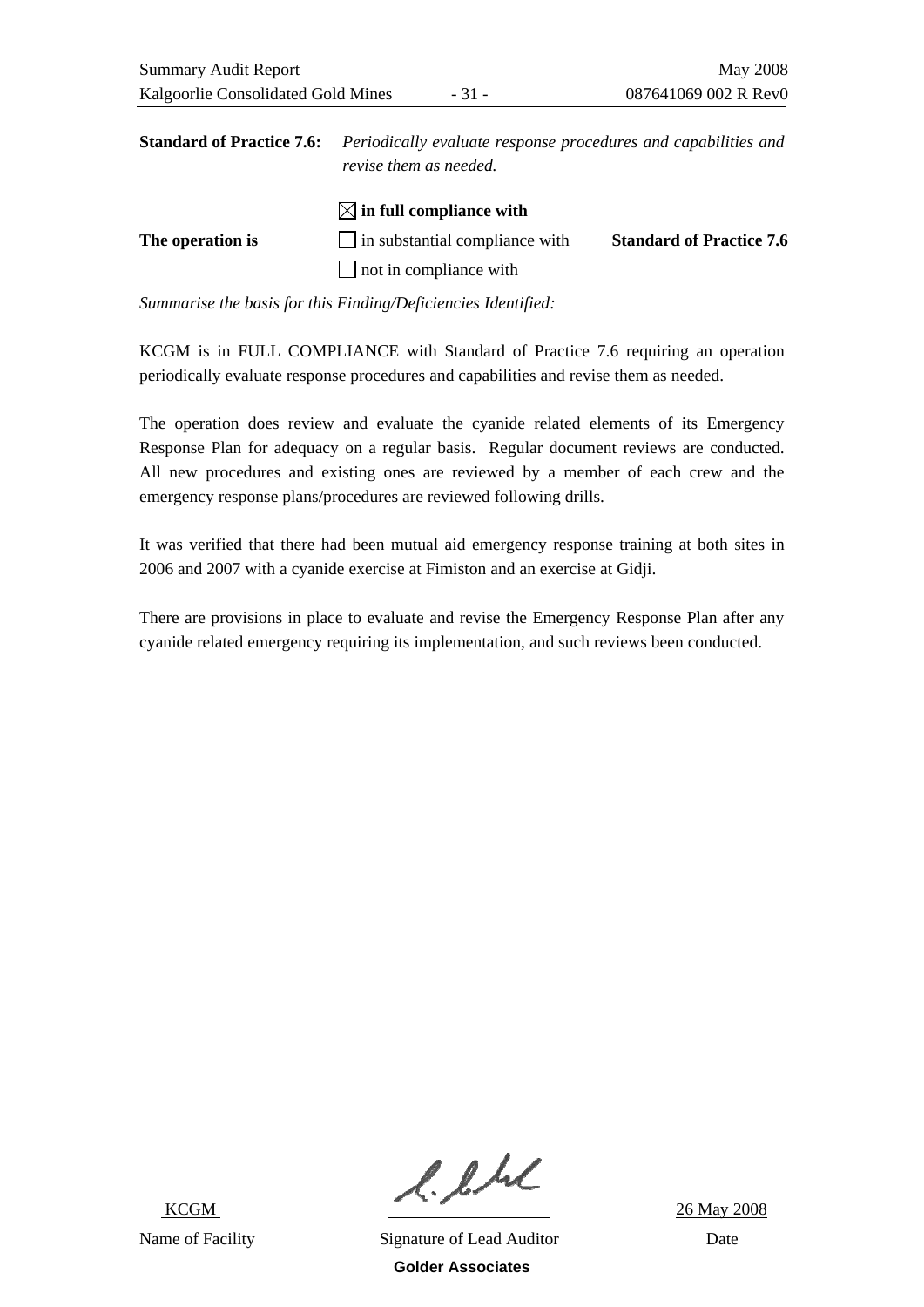### **Principle 8 – Training**

### **Train Workers and Emergency Response Personnel to Manage Cyanide in a Safe and Environmentally Protective Manner**

| <b>Standard of Practice 8.1:</b> Train workers to understand the hazards associated with | cyanide use.                           |  |                                 |  |
|------------------------------------------------------------------------------------------|----------------------------------------|--|---------------------------------|--|
|                                                                                          | $\boxtimes$ in full compliance with    |  |                                 |  |
| The operation is                                                                         | $\vert$ in substantial compliance with |  | <b>Standard of Practice 8.1</b> |  |
|                                                                                          | $\Box$ not in compliance with          |  |                                 |  |

*Summarise the basis for this Finding/Deficiencies Identified:* 

KCGM is in FULL COMPLIANCE with Standard of Practice 8.1 requiring an operation train workers to understand the hazards associated with cyanide use.

The operation does train all personnel who may encounter cyanide in cyanide hazard recognition.

Personnel who may encounter cyanide complete the cyanide awareness and refresher training annually.

Competency training including tasks involving cyanide is also carried out.

The cyanide awareness, competency training and assessment, and records of attendance and completion are maintained in the Babelfish database. The operational departments maintain paper copies of the training records and assessment sheets on individual files.

 $l.l.l.l$ <br> $26$  May 2008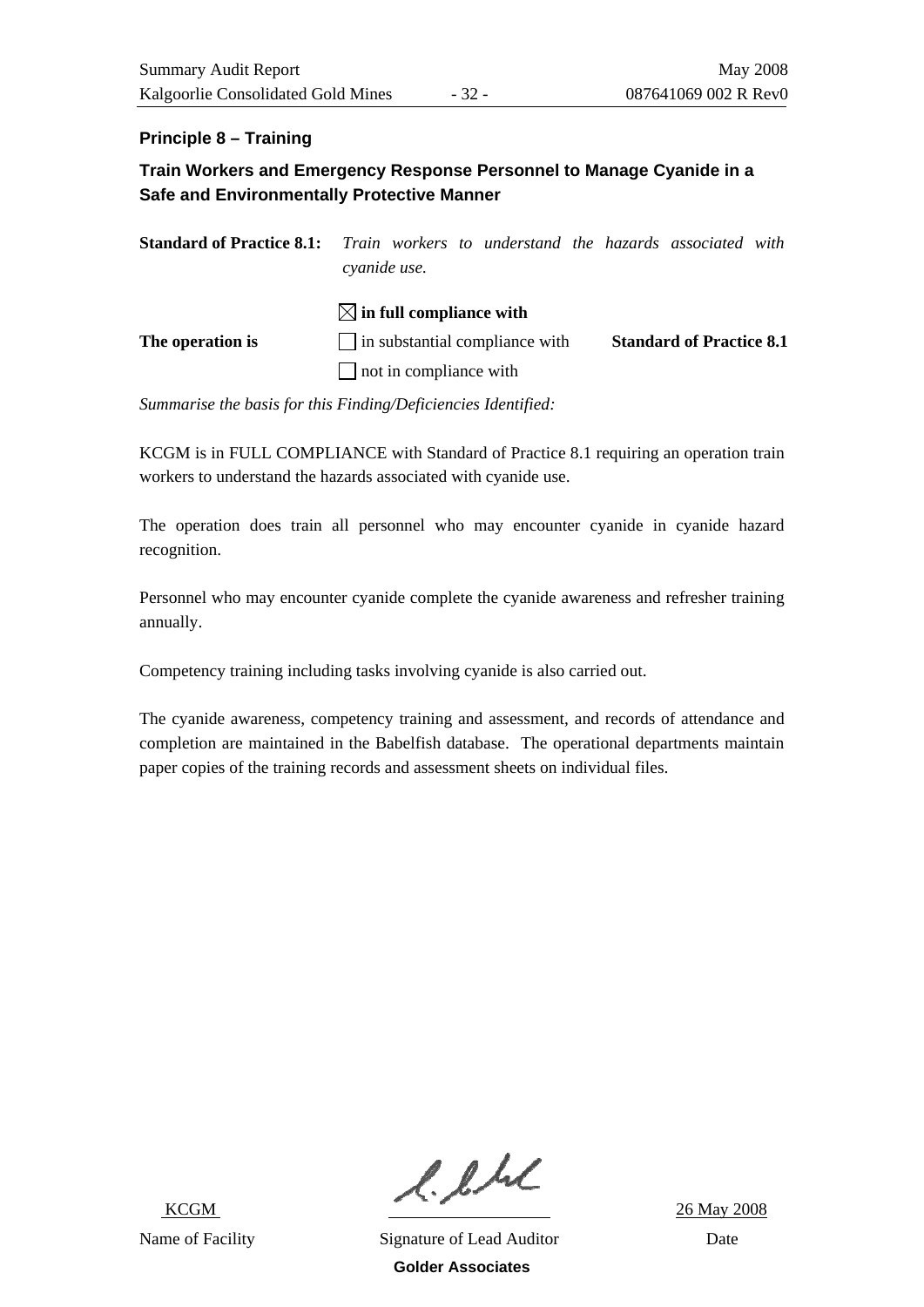|                  | $ \times $ in full compliance with    |                                 |
|------------------|---------------------------------------|---------------------------------|
| The operation is | $\Box$ in substantial compliance with | <b>Standard of Practice 8.2</b> |
|                  | $\Box$ not in compliance with         |                                 |

KCGM is in FULL COMPLIANCE with Standard of Practice 8.2 requiring an operation to train appropriate personnel to operate the facility according to systems and procedures that protect human health, the community and the environment.

Both the Fimiston and Gidji Operations train workers to perform their normal production tasks, including unloading, mixing, production and maintenance, with minimum risk to worker health and safety and in a manner that prevents unplanned cyanide releases.

Cyanide awareness training is provided at induction and in refresher training annually. All Process Operators go through a formal competency training which utilise all the cyanide procedures where required. The training elements necessary for each job involving cyanide management are identified in training materials.

The Process Operator training is formalised. All personnel are trained in all relevant process procedures as they progress through their assessment training. Each individual is assessed by the training coordinator and supervisor and cannot operate on their own until they have been assessed as competent.

All employees in the Process areas are trained prior to working with cyanide.

It is compulsory to complete the Cyanide Awareness refresher annually.

Training records are maintained in the Babelfish database and hard copies of the assessments and field observations are retained by the training department.

 $l.l.l.l$ <br> $26$  May 2008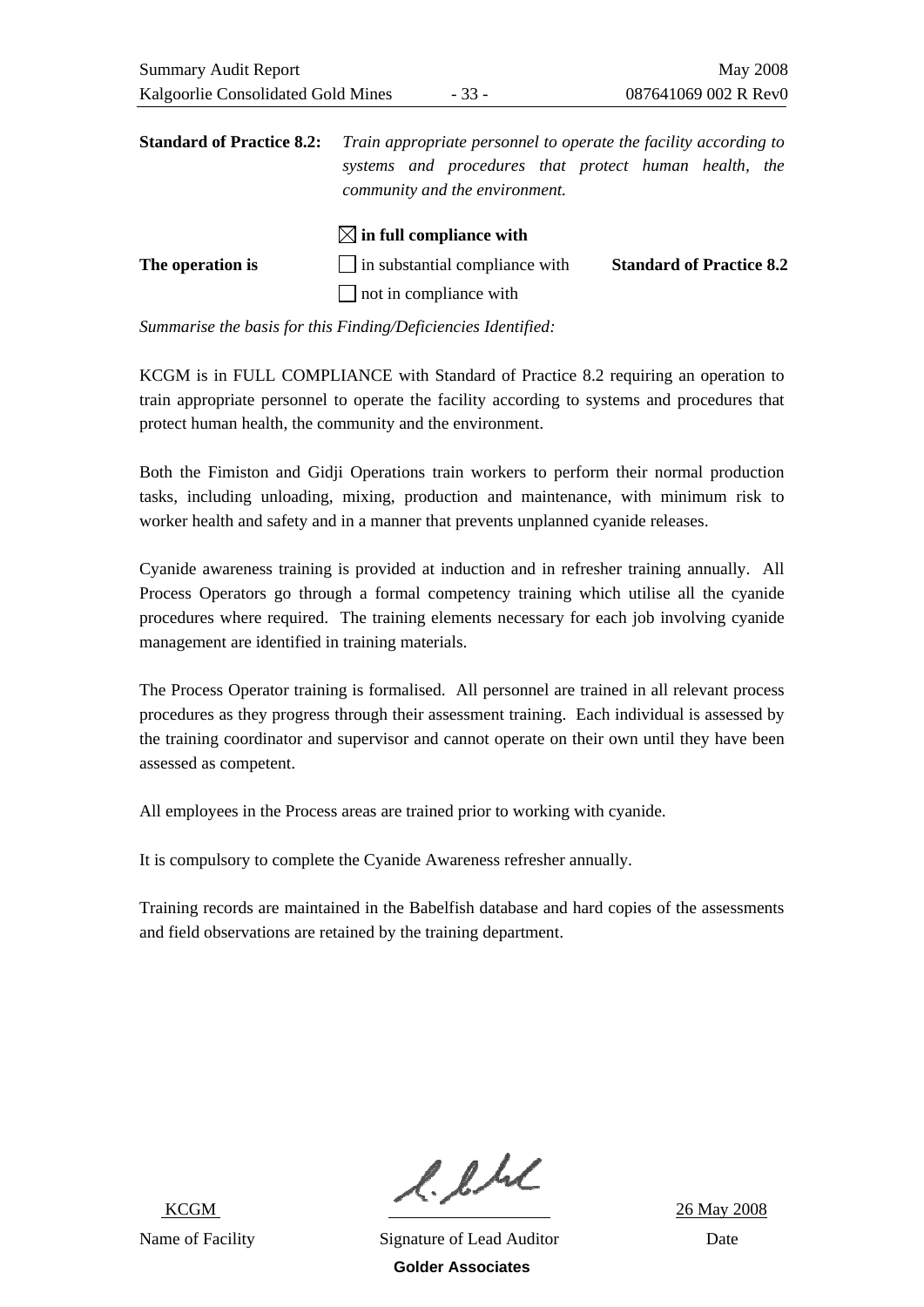**Standard of Practice 8.3:** *Train appropriate workers and personnel to respond to worker exposures and environmental releases of cyanide.* 

|                  | $\boxtimes$ in full compliance with   |                                 |
|------------------|---------------------------------------|---------------------------------|
| The operation is | $\Box$ in substantial compliance with | <b>Standard of Practice 8.3</b> |
|                  | $\Box$ not in compliance with         |                                 |

*Summarise the basis for this Finding/Deficiencies Identified:* 

KCGM is in FULL COMPLIANCE with Standard of Practice 8.3 requiring an operation to train appropriate workers and personnel to respond to worker exposures and environmental releases of cyanide.

The Cyanide Awareness training is part of the initial induction and it is compulsory to complete a refresher annually.

Site cyanide response personnel, including unloading, mixing, production and maintenance workers, are trained in decontamination and first aid procedures. They do take part in routine drills to test and improve their response skills.

Emergency Response Coordinators and members of the Emergency Response Team are trained in the procedures included in the Emergency Response Plan regarding cyanide, including the use of necessary response equipment. All level PO6's and higher are trained in Emergency Response Management.

Emergency Response drills have been conducted at both sites which have tested the emergency response system and involved all those with a role in the emergency response system, the Emergency Response Team members, and the external mutual aid partners.

Records are retained documenting the cyanide training, including the names of the employee and the trainer, the date of training, the topics covered, and how the employee demonstrated an understanding of the training materials.

The Emergency Response Team has regular Hazmat training, and emergency drills are conducted on a regular basis. Simulated cyanide emergency drills are periodically conducted for training purposes. They do cover both worker exposures and environmental releases.

Cyanide emergency drills are evaluated from a training perspective to determine if personnel have the knowledge and skills required for effective response. Training procedures are revised if deficiencies are identified. Debriefs following an emergency response drill are always conducted.

 $l.l.l.l$ <br> $26$  May 2008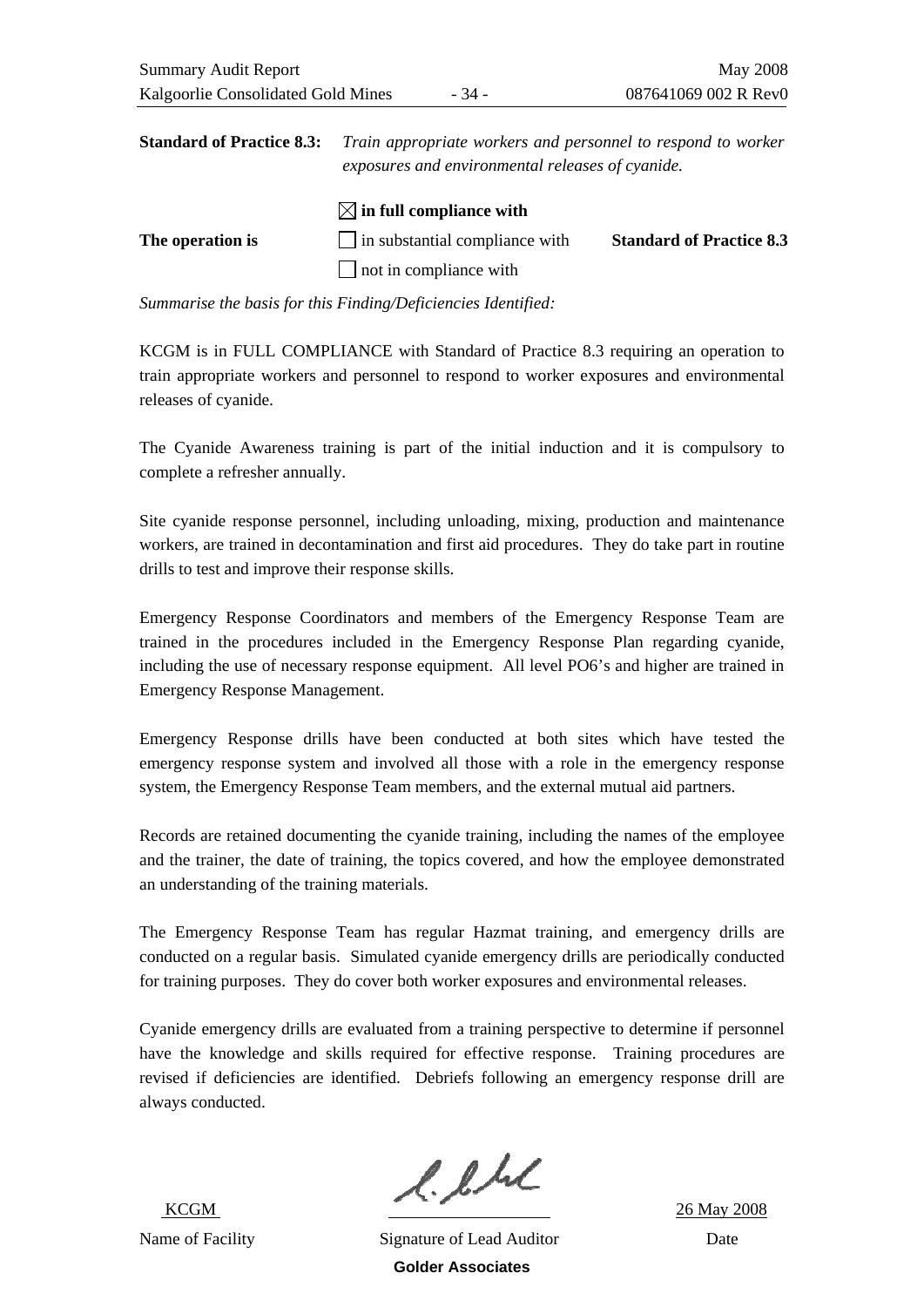### **Principle 9 – Dialogue**

# **Engage in Public Consultation and Disclosure Standard of Practice 9.1:** *Provide stakeholders the opportunity to communicate issues of*

|                  | concern.                              |                                 |
|------------------|---------------------------------------|---------------------------------|
|                  | $\boxtimes$ in full compliance with   |                                 |
| The operation is | $\Box$ in substantial compliance with | <b>Standard of Practice 9.1</b> |
|                  | not in compliance with                |                                 |

*Summarise the basis for this Finding/Deficiencies Identified:* 

KCGM is in FULL COMPLIANCE with Standard of Practice 9.1 requiring an operation provide stakeholders the opportunity to communicate issues of concern.

The operation does provide several opportunities for stakeholders to communicate issues of concern regarding the management of cyanide.

KCGM have established a website where key documents and publications are made available to the public ([www.superpit.com.au](http://www.superpit.com.au/)). A feedback link is available on the website for stakeholders to communicate issues of concern.

KCGM have established a Community Reference Group (CRG), which includes members of the local community, KCGM representatives and a local community chairperson. The CRG provides a formal link between KCGM and the community and provides a forum for the community to communicate issues of concern to KCGM. The group meets each month with the aim of finding joint solutions to problems or issues and to discuss present and future KCGM developments.

KCGM has a 24-hour interaction line to enable members of the community to contact the company on a wide range of issues including emergencies, complaints inquiries and feedback. All calls received are recorded in the Public Interaction Line (PIL) system and any actions are tracked through to closeout.

KCGM established 'the Super Pit Shop' in Boulder. The Community Relations Section is based at the shop which acts as the public face of KCGM and gives the public an opportunity to directly communicate with the company and obtain information on our operations. The shop is frequented by locals, visitors and employees.

 $l.l.l.l$ <br> $26$  May 2008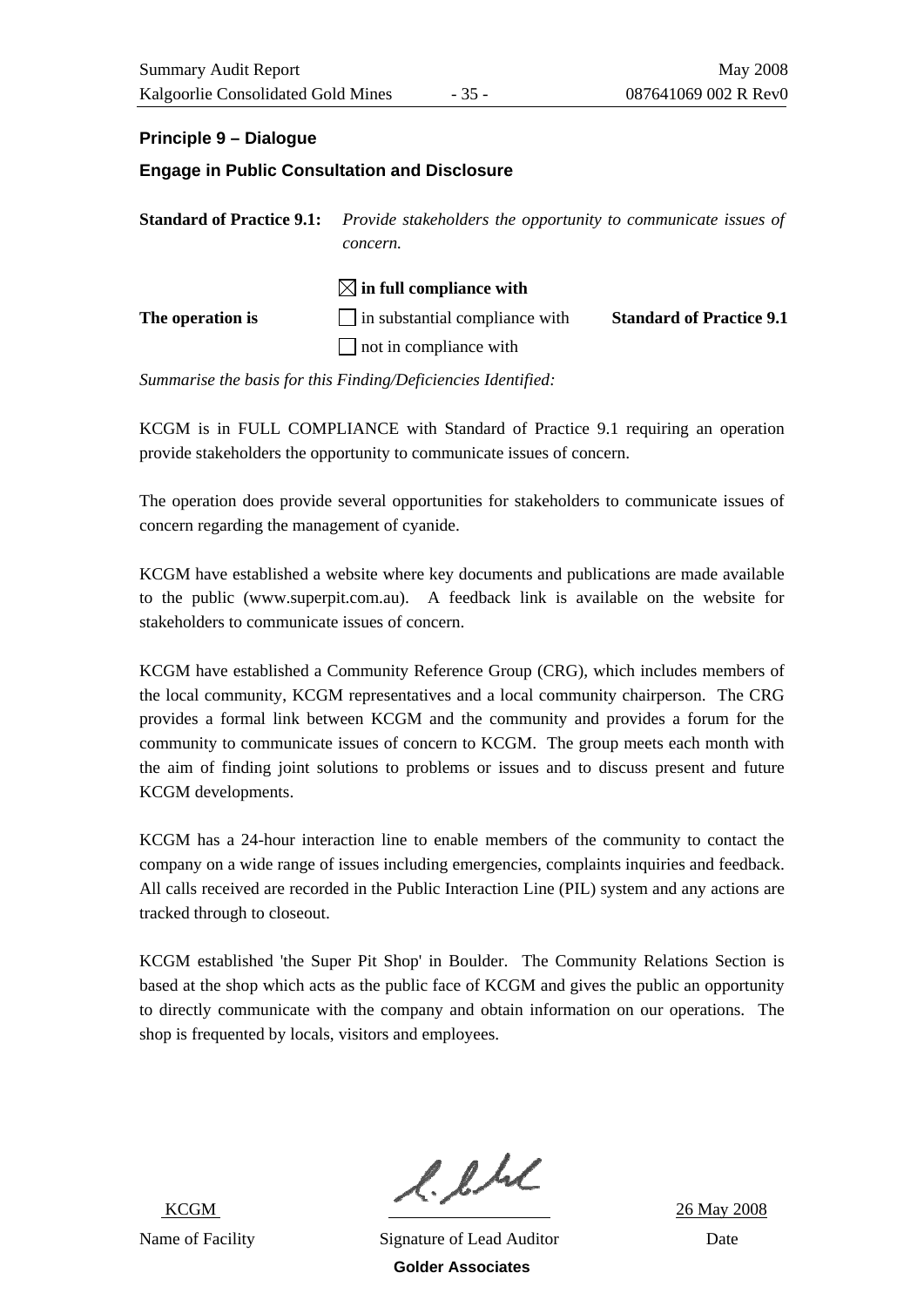| <b>Standard of Practice 9.2:</b> Initiate dialogue describing cyanide management procedures |
|---------------------------------------------------------------------------------------------|
| and responsively address identified concerns.                                               |

|                  | $\boxtimes$ in full compliance with   |                                 |
|------------------|---------------------------------------|---------------------------------|
| The operation is | $\Box$ in substantial compliance with | <b>Standard of Practice 9.2</b> |
|                  | $\Box$ not in compliance with         |                                 |

KCGM is in FULL COMPLIANCE with Standard of Practice 9.2 requiring an operation initiate dialogue describing cyanide management procedures and responsively address identified concerns.

In addition to the opportunities used by stakeholders to contact KCGM (refer 9.1), KCGM has created opportunities to interact with stakeholders and provide them with information regarding cyanide management practices and procedures.

KCGM have developed a Cyanide Code Information System (CCIS) based on the intranet site that contains all information relating to cyanide management and the Code. All employees have access to CCIS.

KCGM have developed a Cyanide Awareness Training package that is delivered to all employees and contractors with the potential to access cyanide at KCGM. The training consists of a video produced by AGR and a site specific presentation produced by KCGM.

Regular meetings are held with relevant Government personnel during the permitting process for specific projects. KCGM is currently working with the Project Approval Coordination Unit (PACU) on a number of expansion projects. Meetings are also held with local DEC and DoIR personnel to discuss any required permits and the approval required.

News and Views is a regular publication produced by KCGM with the objective of maintaining general community awareness of the environmental and social aspects of the KCGM operation which could potentially impact on the community. It also aims to promote the Public Interaction Line and email as alternative avenues in which the public can ask questions or voice concerns. Although KCGM provide the information for the newsletter, the public are encouraged to contribute by asking questions and suggesting areas of the Super Pit operation which they would like to know more about. Copies of 'News& Views' are distributed on-site, at The Super Pit Shop as well as delivered to all private residents and private mail boxes in the Kalgoorlie-Boulder area which equates to over 12,000 copies. In addition, 'News and Views' is available for download from the Super Pit website and presented to CRG members. A 'News and Views' edition on KCGM's use of cyanide was

 $l.l.l.l.$ <br> $k_{\text{CGM}}$  26 May 2008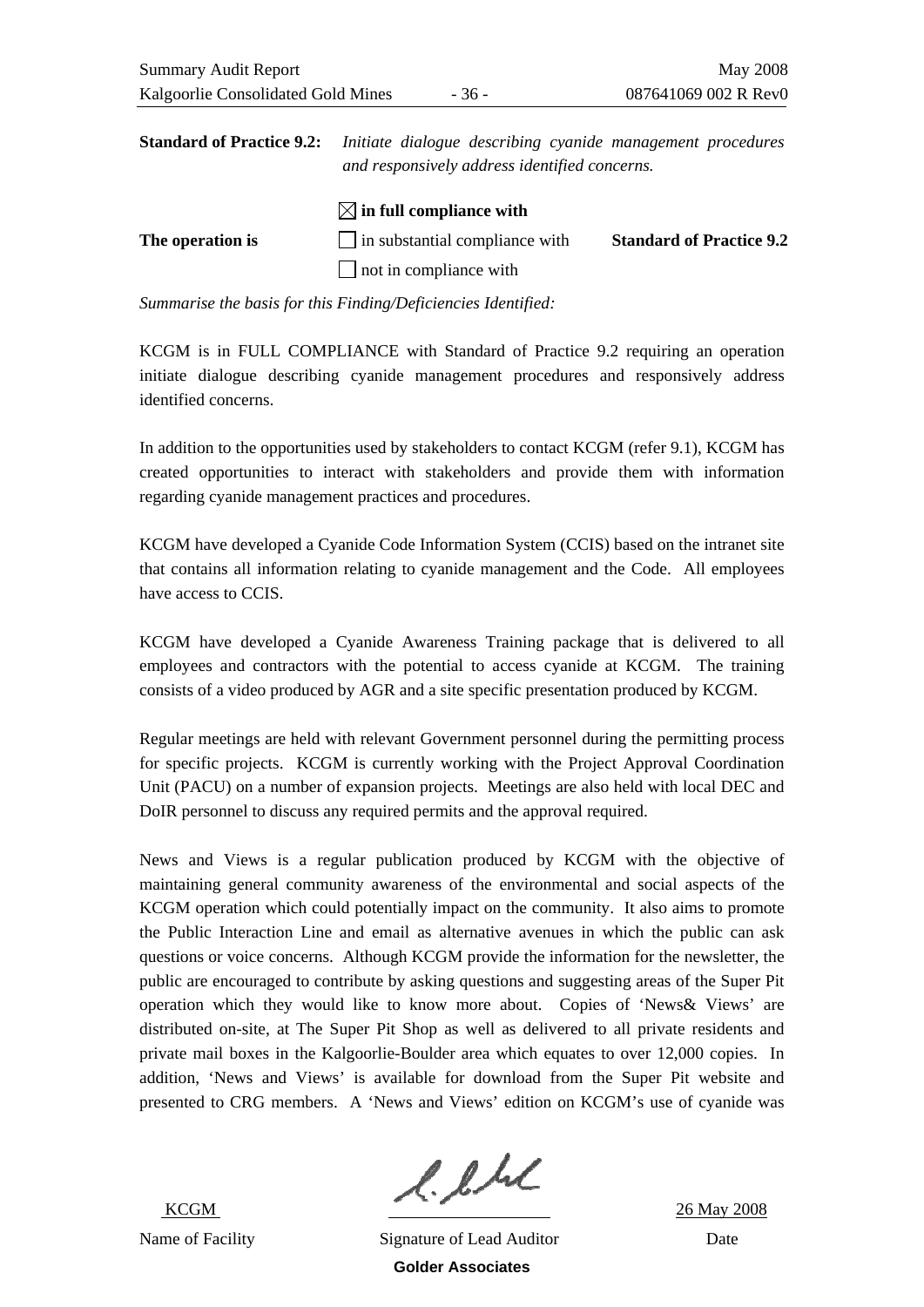produced in February 2008 and has been delivered to all residents in the Kalgoorlie-Boulder community.

| <b>Standard of Practice 9.3:</b> | Make appropriate operational and environmental information<br>regarding cyanide available to stakeholders. |                                 |
|----------------------------------|------------------------------------------------------------------------------------------------------------|---------------------------------|
|                                  | $\boxtimes$ in full compliance with<br>$\Box$ in substantial compliance with                               |                                 |
| The operation is                 | $\Box$ not in compliance with                                                                              | <b>Standard of Practice 9.3</b> |

*Summarise the basis for this Finding/Deficiencies Identified:* 

KCGM is in FULL COMPLIANCE with Standard of Practice 9.3 requiring an operation make appropriate operational and environmental information regarding cyanide available to stakeholders.

KCGM has developed information packages regarding cyanide management practices and procedures and have created opportunities to interact with selected stakeholders, specifically employees, contractors and tourists.

The illiterate proportion of the local population did not constitute a significant percentage and consequently, verbal dissemination of material was not considered warranted.

The operation has the mechanisms to make information publicly available on the cyanide release or exposure incidents, where applicable.

KCGM has a safety and environment incident reporting and investigation procedure that ensures unplanned cyanide exposures and releases are investigated and reported. KCGM is required to submit an annual environmental report (AER) to the DEC and DOIR on an annual basis. The AER details all environmental incidents that occurred on-site during the reporting period.

In addition to the AER, off-site spills for all Barrick operations (including KCGM) are reported in the Company's annual Responsibility Report. The Responsibility report is available on the Barrick website and is issued to employees. All Newmont operations (including KCGM) produce a Sustainability Report ("Now and Beyond"). The environment component of the report notes the number of cyanide releases that occur at each operation. The report is available on the Newmont website.

KCGM issue media releases for cyanide releases and exposure incidents.

 $l.l.l.l.$ <br>ECGM 26 May 2008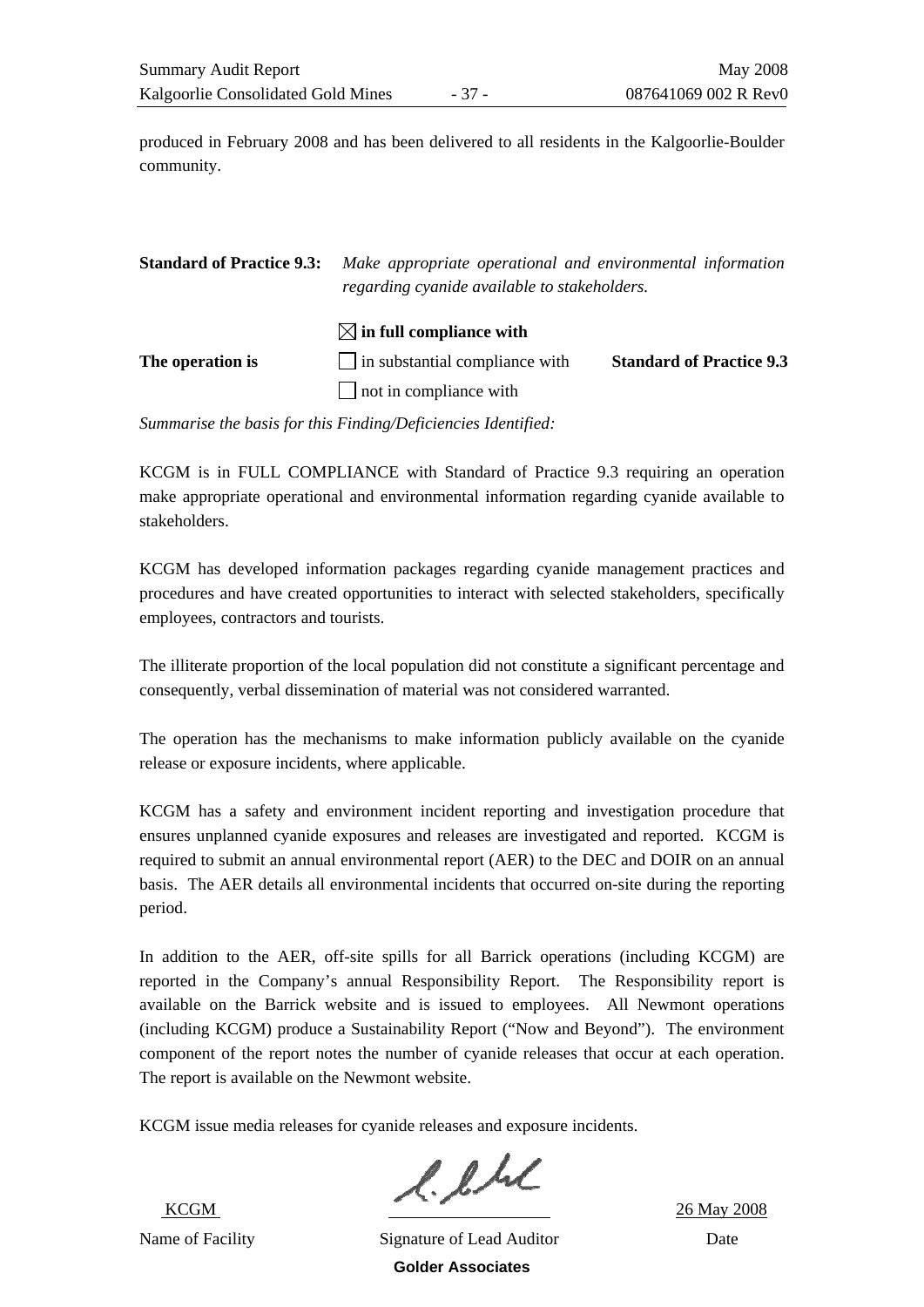All mining operations within Western Australia are required to report serious occurrences and mining injuries to DoCEP on designated forms.

**GOLDER ASSOCIATES PTY LTD** 

 $l.l.l.$ 

Ed Clerk Manager Mining Environmental Services

M:\Jobs408\Mining\087641069 - KCGM CN Certification Audit\Report\087641069 002 R Rev0 Summary Audit Report.doc

KCGM

 $2.6 M_{\odot}$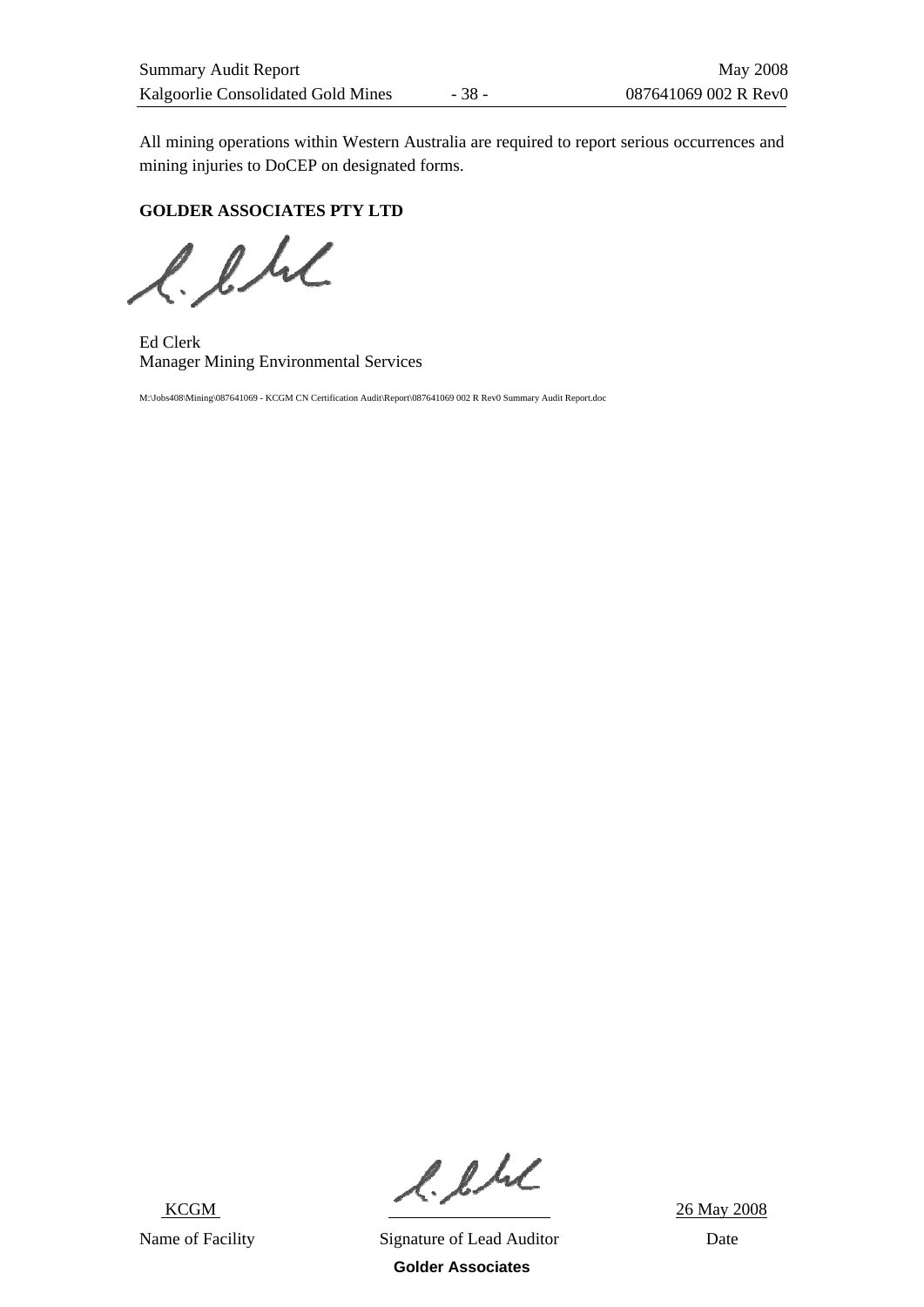**APPENDIX A** 

**LIMITATIONS** 

**Golder Associates**